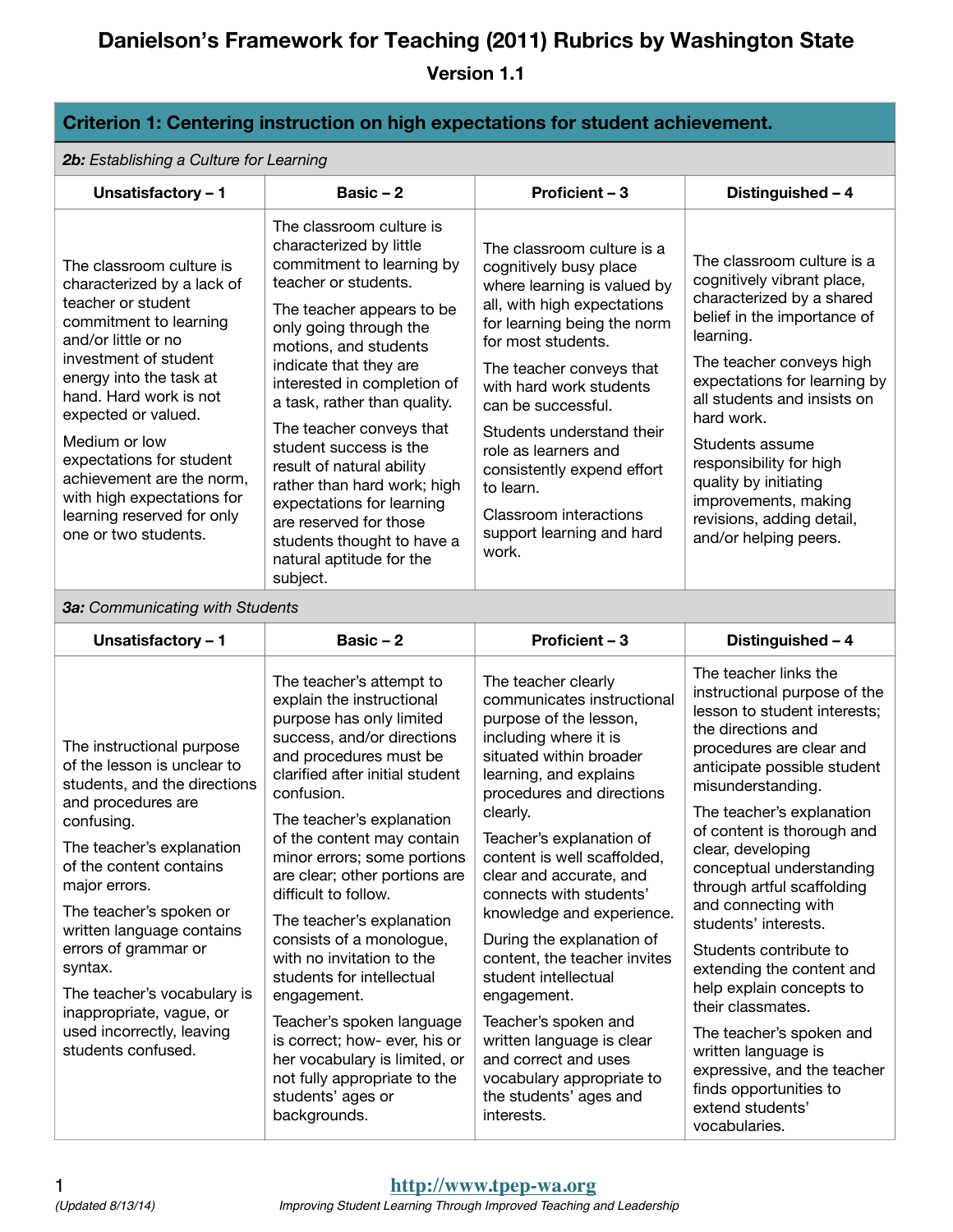| Criterion 1: Centering instruction on high expectations for student achievement.                                                                                                                                                                                                                                          |                                                                                                                                                                                                                                                                                                                            |                                                                                                                                                                                                                                                                                                                                                                                                                                                                         |                                                                                                                                                                                                                                                                                                                                                                                                                                                                                                                                                                                                                                                                                                     |
|---------------------------------------------------------------------------------------------------------------------------------------------------------------------------------------------------------------------------------------------------------------------------------------------------------------------------|----------------------------------------------------------------------------------------------------------------------------------------------------------------------------------------------------------------------------------------------------------------------------------------------------------------------------|-------------------------------------------------------------------------------------------------------------------------------------------------------------------------------------------------------------------------------------------------------------------------------------------------------------------------------------------------------------------------------------------------------------------------------------------------------------------------|-----------------------------------------------------------------------------------------------------------------------------------------------------------------------------------------------------------------------------------------------------------------------------------------------------------------------------------------------------------------------------------------------------------------------------------------------------------------------------------------------------------------------------------------------------------------------------------------------------------------------------------------------------------------------------------------------------|
| 3c: Engaging Students in Learning                                                                                                                                                                                                                                                                                         |                                                                                                                                                                                                                                                                                                                            |                                                                                                                                                                                                                                                                                                                                                                                                                                                                         |                                                                                                                                                                                                                                                                                                                                                                                                                                                                                                                                                                                                                                                                                                     |
| Unsatisfactory - 1                                                                                                                                                                                                                                                                                                        | Basic $-2$                                                                                                                                                                                                                                                                                                                 | Proficient - 3                                                                                                                                                                                                                                                                                                                                                                                                                                                          | Distinguished - 4                                                                                                                                                                                                                                                                                                                                                                                                                                                                                                                                                                                                                                                                                   |
| The learning tasks and<br>activities, materials,<br>resources, instructional<br>groups and technology are<br>poorly aligned with the<br>instructional outcomes or<br>require only rote responses.<br>The pace of the lesson is<br>too slow or too rushed.<br>Few students are<br>intellectually engaged or<br>interested. | The learning tasks and<br>activities are partially<br>aligned with the<br>instructional out- comes<br>but require only minimal<br>thinking by students,<br>allowing most to be passive<br>or merely compliant.<br>The pacing of the lesson<br>may not provide students<br>the time needed to be<br>intellectually engaged. | The learning tasks and<br>activities are aligned with<br>the instructional outcomes<br>and designed to challenge<br>student thinking, the result<br>being that most students<br>display active intellectual<br>engagement with important<br>and challenging content<br>and are supported in that<br>engagement by teacher<br>scaffolding.<br>The pacing of the lesson is<br>appropriate, providing most<br>students the time needed<br>to be intellectually<br>engaged. | Virtually all students are<br>intellectually engaged in<br>challenging content<br>through well-designed<br>learning tasks and suitable<br>scaffolding by the teacher<br>and fully aligned with the<br>instructional outcomes.<br>In addition, there is<br>evidence of some student<br>initiation of inquiry and of<br>student contribution to the<br>exploration of important<br>content.<br>The pacing of the lesson<br>provides students the time<br>needed to intellectually<br>engage with and reflect<br>upon their learning and to<br>consolidate their<br>understanding.<br>Students may have some<br>choice in how they<br>complete tasks and may<br>serve as resources for one<br>another. |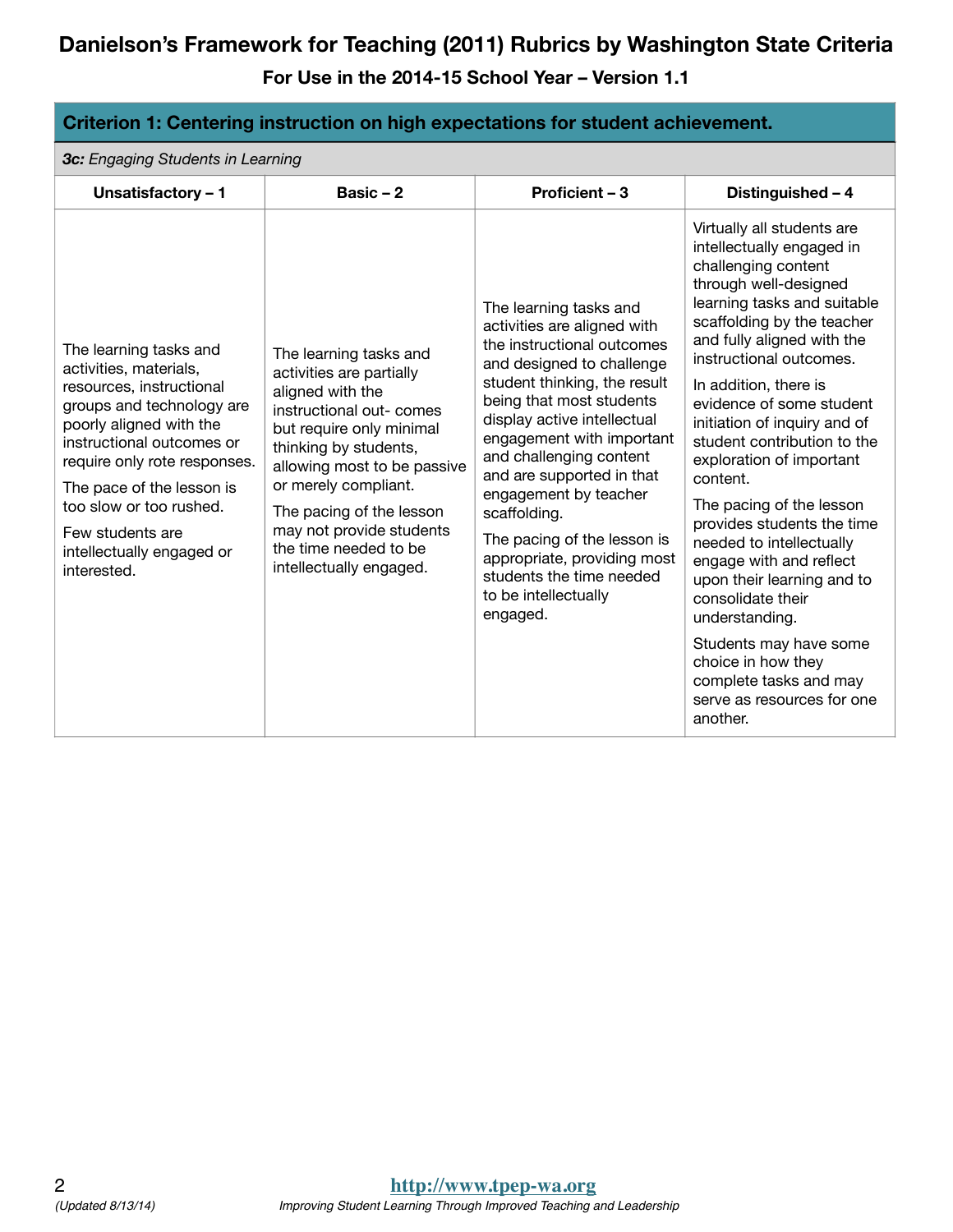| <b>Criterion 2: Demonstrating effective teaching practices.</b>                                                                                                                                                                                                                                                                        |                                                                                                                                                                                                                                                                                                                                                                                                                                                                    |                                                                                                                                                                                                                                                                                                                                                                                                                                                                                    |                                                                                                                                                                                                                                                                                                                                                                                                                                                     |  |  |
|----------------------------------------------------------------------------------------------------------------------------------------------------------------------------------------------------------------------------------------------------------------------------------------------------------------------------------------|--------------------------------------------------------------------------------------------------------------------------------------------------------------------------------------------------------------------------------------------------------------------------------------------------------------------------------------------------------------------------------------------------------------------------------------------------------------------|------------------------------------------------------------------------------------------------------------------------------------------------------------------------------------------------------------------------------------------------------------------------------------------------------------------------------------------------------------------------------------------------------------------------------------------------------------------------------------|-----------------------------------------------------------------------------------------------------------------------------------------------------------------------------------------------------------------------------------------------------------------------------------------------------------------------------------------------------------------------------------------------------------------------------------------------------|--|--|
|                                                                                                                                                                                                                                                                                                                                        | <b>3b:</b> Using Questioning and Discussion Techniques                                                                                                                                                                                                                                                                                                                                                                                                             |                                                                                                                                                                                                                                                                                                                                                                                                                                                                                    |                                                                                                                                                                                                                                                                                                                                                                                                                                                     |  |  |
| Unsatisfactory - 1                                                                                                                                                                                                                                                                                                                     | Basic $-2$                                                                                                                                                                                                                                                                                                                                                                                                                                                         | Proficient - 3                                                                                                                                                                                                                                                                                                                                                                                                                                                                     | Distinguished - 4                                                                                                                                                                                                                                                                                                                                                                                                                                   |  |  |
| Teacher's questions are of<br>low cognitive challenge,<br>require single correct<br>responses, and are asked<br>in rapid succession.<br>Interaction between<br>teacher and students is<br>predominantly recitation<br>style, with the teacher<br>mediating all questions and<br>answers.<br>A few students dominate<br>the discussion. | Teacher's questions lead<br>students through a single<br>path of inquiry, with<br>answers seemingly<br>determined in advance.<br>Alternatively, the teacher<br>attempts to frame some<br>questions designed to<br>promote student thinking<br>and understanding, but<br>only a few students are<br>involved.<br>Teacher attempts to<br>engage all students in the<br>discussion and to<br>encourage them to respond<br>to one another, but with<br>uneven results. | Although the teacher may<br>use some low-level<br>questions, he or she asks<br>the students questions<br>designed to promote<br>thinking and<br>understanding.<br>Teacher creates a genuine<br>discussion among<br>students, providing<br>adequate time for students<br>to respond and stepping<br>aside when appropriate.<br>Teacher successfully<br>engages most students in<br>the discussion, employing<br>a range of strategies to<br>ensure that most students<br>are heard. | Teacher uses a variety or<br>series of questions or<br>prompts to challenge<br>students cognitively,<br>advance high-level thinking<br>and discourse, and<br>promote metacognition.<br>Students formulate many<br>questions, initiate topics,<br>and make unsolicited<br>contributions.<br><b>Students themselves</b><br>ensure that all voices are<br>heard in the discussion.                                                                     |  |  |
| 4a: Reflecting on Teaching                                                                                                                                                                                                                                                                                                             |                                                                                                                                                                                                                                                                                                                                                                                                                                                                    |                                                                                                                                                                                                                                                                                                                                                                                                                                                                                    |                                                                                                                                                                                                                                                                                                                                                                                                                                                     |  |  |
| Unsatisfactory - 1                                                                                                                                                                                                                                                                                                                     | Basic $-2$                                                                                                                                                                                                                                                                                                                                                                                                                                                         | Proficient - 3                                                                                                                                                                                                                                                                                                                                                                                                                                                                     | Distinguished - 4                                                                                                                                                                                                                                                                                                                                                                                                                                   |  |  |
| Teacher does not know<br>whether a lesson was<br>effective or achieved its<br>instructional outcomes, or<br>he/she profoundly<br>misjudges the success of a<br>lesson.<br>Teacher has no<br>suggestions for how a<br>lesson could be improved.                                                                                         | Teacher has a generally<br>accurate impression of a<br>lesson's effectiveness and<br>the extent to which<br>instructional outcomes<br>were met.<br>Teacher makes general<br>suggestions about how a<br>lesson could be improved.                                                                                                                                                                                                                                   | Teacher makes an accurate<br>assessment of a lesson's<br>effectiveness and the<br>extent to which it achieved<br>its instructional outcomes<br>and can cite general<br>references to support the<br>judgment.<br>Teacher makes a few<br>specific suggestions of<br>what could be tried another<br>time the lesson is taught.                                                                                                                                                       | Teacher makes a thoughtful<br>and accurate assessment<br>of a lesson's effectiveness<br>and the extent to which it<br>achieved its instructional<br>out- comes, citing many<br>specific examples from the<br>lesson and weighing the<br>relative strengths of each.<br>Drawing on an extensive<br>repertoire of skills, teacher<br>offers specific alternative<br>actions, complete with the<br>probable success of<br>different courses of action. |  |  |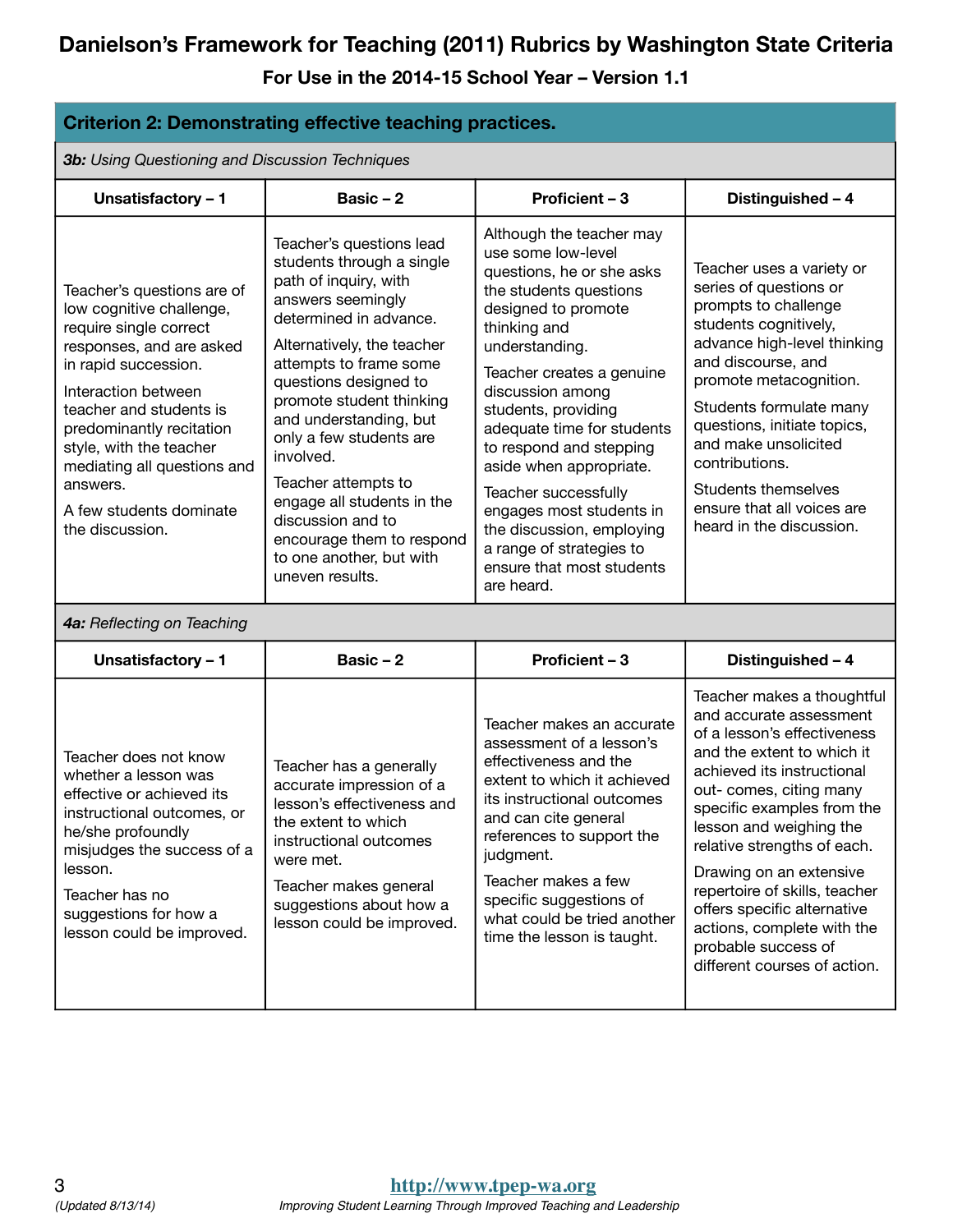| address those needs.                                                                                                                                                                                                                                                             | Criterion 3: Recognizing individual student learning needs and developing strategies to                                                                                                                                                                                 |                                                                                                                                                                                                                                                                                                                                                                                                           |                                                                                                                                                                                                                                                                                                                                                                                                                                                                           |
|----------------------------------------------------------------------------------------------------------------------------------------------------------------------------------------------------------------------------------------------------------------------------------|-------------------------------------------------------------------------------------------------------------------------------------------------------------------------------------------------------------------------------------------------------------------------|-----------------------------------------------------------------------------------------------------------------------------------------------------------------------------------------------------------------------------------------------------------------------------------------------------------------------------------------------------------------------------------------------------------|---------------------------------------------------------------------------------------------------------------------------------------------------------------------------------------------------------------------------------------------------------------------------------------------------------------------------------------------------------------------------------------------------------------------------------------------------------------------------|
| 1b: Demonstrating Knowledge of Students                                                                                                                                                                                                                                          |                                                                                                                                                                                                                                                                         |                                                                                                                                                                                                                                                                                                                                                                                                           |                                                                                                                                                                                                                                                                                                                                                                                                                                                                           |
| Unsatisfactory - 1                                                                                                                                                                                                                                                               | Basic $-2$                                                                                                                                                                                                                                                              | Proficient - 3                                                                                                                                                                                                                                                                                                                                                                                            | Distinguished - 4                                                                                                                                                                                                                                                                                                                                                                                                                                                         |
| Teacher demonstrates little<br>or no understanding of how<br>students learn and little<br>knowledge of students'<br>backgrounds, cultures,<br>skills, language proficiency,<br>interests, and special<br>needs and does not seek<br>such understanding.                          | Teacher indicates the<br>importance of under-<br>standing how students<br>learn and the students'<br>backgrounds, cultures,<br>skills, language proficiency,<br>interests, and special<br>needs, and attains this<br>knowledge about the class<br>as a whole.           | Teacher understands the<br>active nature of student<br>learning and attains<br>information about levels of<br>development for groups of<br>students.<br>The teacher also<br>purposefully seeks<br>knowledge from several<br>sources of students'<br>backgrounds, cultures,<br>skills, language proficiency,<br>interests, and special<br>needs and attains this<br>knowledge about groups of<br>students. | Teacher actively seeks<br>knowledge of students'<br>levels of development and<br>their backgrounds,<br>cultures, skills, language<br>proficiency, interests, and<br>special needs from a<br>variety of sources. This<br>information is acquired for<br>individual students.                                                                                                                                                                                               |
| <b>3e:</b> Demonstrating Flexibility and Responsiveness                                                                                                                                                                                                                          |                                                                                                                                                                                                                                                                         |                                                                                                                                                                                                                                                                                                                                                                                                           |                                                                                                                                                                                                                                                                                                                                                                                                                                                                           |
| Unsatisfactory - 1                                                                                                                                                                                                                                                               | Basic $-2$                                                                                                                                                                                                                                                              | Proficient - 3                                                                                                                                                                                                                                                                                                                                                                                            | Distinguished - 4                                                                                                                                                                                                                                                                                                                                                                                                                                                         |
| Teacher adheres to the<br>instruction plan in spite of<br>evidence of poor student<br>understanding or lack of<br>interest.<br>Teacher ignores student<br>questions; when students<br>experience difficulty, the<br>teacher blames the<br>students or their home<br>environment. | Teacher attempts to modify<br>the lesson when needed<br>and to respond to student<br>questions and interests,<br>with moderate success.<br>Teacher accepts<br>responsibility for student<br>success but has only a<br>limited repertoire of<br>strategies to draw upon. | Teacher promotes the<br>successful learning of all<br>students, making minor<br>adjustments as needed to<br>instruction plans and<br>accommodating student<br>questions, needs, and<br>interests.<br>Drawing on a broad<br>repertoire of strategies, the<br>teacher persists in seeking<br>approaches for students<br>who have difficulty<br>learning.                                                    | Teacher seizes an<br>opportunity to enhance<br>learning, building on a<br>spontaneous event or<br>student interests, or<br>successfully adjusts and<br>differentiates instruction to<br>address individual student<br>misunderstandings.<br>Teacher persists in seeking<br>effective approaches for<br>students who need help,<br>using an extensive<br>repertoire of instructional<br>strategies and soliciting<br>additional resources from<br>the school or community. |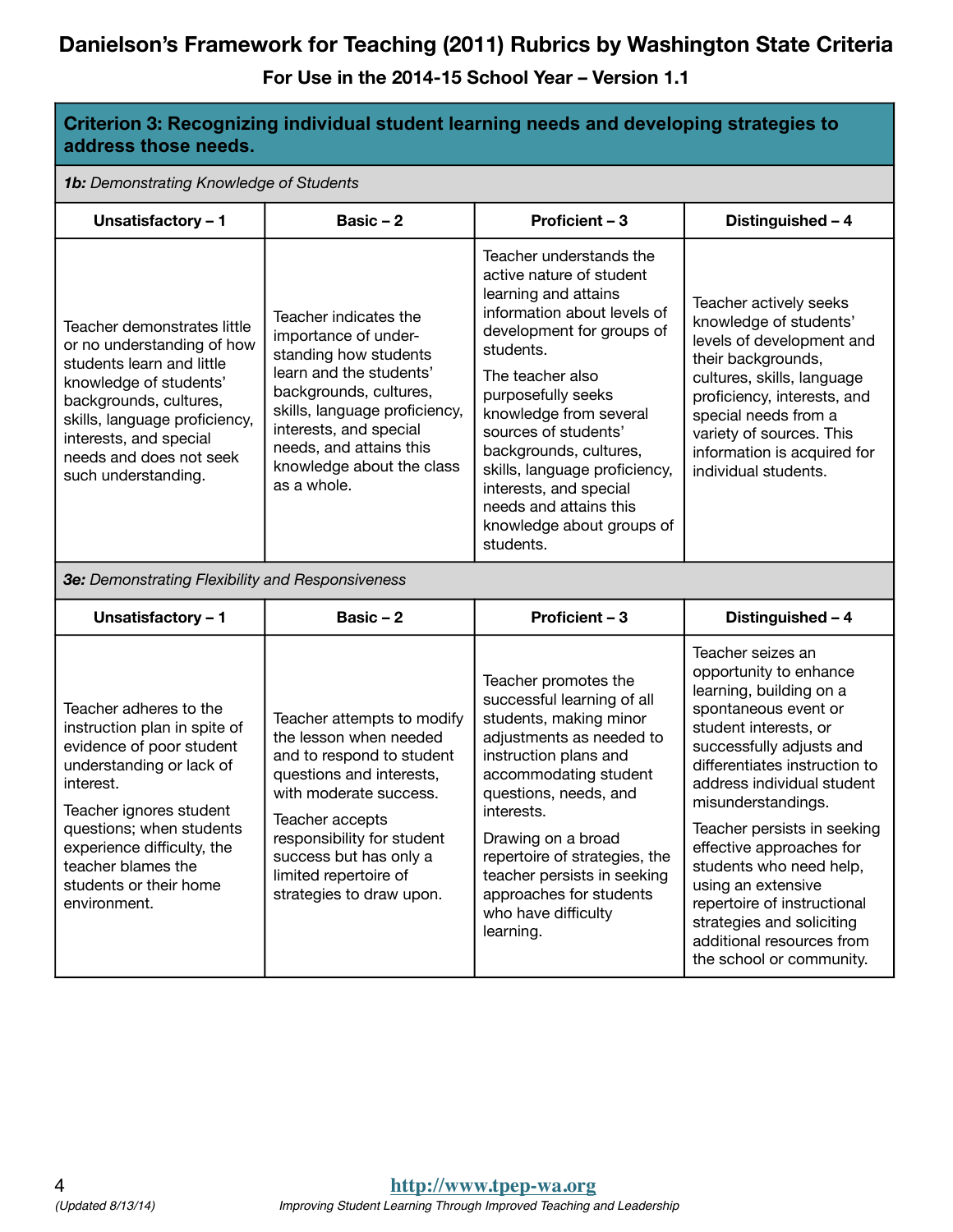| Student Growth Criterion 3: Recognizing individual student learning needs and developing<br>strategies to address those needs.                                                                                                                                                                       |                                                                                                                                                                                                                                                                    |                                                                                                                                                                                                                                                         |                                                                                                                                                                                                                                                                                                                          |  |
|------------------------------------------------------------------------------------------------------------------------------------------------------------------------------------------------------------------------------------------------------------------------------------------------------|--------------------------------------------------------------------------------------------------------------------------------------------------------------------------------------------------------------------------------------------------------------------|---------------------------------------------------------------------------------------------------------------------------------------------------------------------------------------------------------------------------------------------------------|--------------------------------------------------------------------------------------------------------------------------------------------------------------------------------------------------------------------------------------------------------------------------------------------------------------------------|--|
| Student Growth 3.1: Establish Student Growth Goal(s)                                                                                                                                                                                                                                                 |                                                                                                                                                                                                                                                                    |                                                                                                                                                                                                                                                         |                                                                                                                                                                                                                                                                                                                          |  |
| Unsatisfactory - 1                                                                                                                                                                                                                                                                                   | Basic $-2$                                                                                                                                                                                                                                                         | Proficient - 3                                                                                                                                                                                                                                          | Distinguished - 4                                                                                                                                                                                                                                                                                                        |  |
| Does not establish student<br>growth goal(s) or<br>establishes inappropriate<br>goal(s) for subgroups of<br>students not reaching full<br>learning potential. Goal(s)<br>do not identify multiple,<br>high-quality sources of<br>data to monitor, adjust, and<br>evaluate achievement of<br>goal(s). | Establishes appropriate<br>student growth goal(s) for<br>subgroups of students not<br>reaching full learning<br>potential. Goal(s) do not<br>identify multiple, high-<br>quality sources of data to<br>monitor, adjust, and<br>evaluate achievement of<br>goal(s). | Establishes appropriate<br>student growth goal(s) for<br>subgroups of students not<br>reaching full learning<br>potential. Goal(s) identify<br>multiple, high-quality<br>sources of data to monitor,<br>adjust, and evaluate<br>achievement of goal(s). | Establishes appropriate<br>student growth goal(s) for<br>subgroups of students not<br>reaching full potential in<br>collaboration with<br>students, parents, and<br>other school staff. Goal(s)<br>identify multiple, high-<br>quality sources of data to<br>monitor, adjust, and<br>evaluate achievement of<br>goal(s). |  |
|                                                                                                                                                                                                                                                                                                      | Student Growth 3.2: Achievement of Student Growth Goal(s)                                                                                                                                                                                                          |                                                                                                                                                                                                                                                         |                                                                                                                                                                                                                                                                                                                          |  |
| Unsatisfactory - 1                                                                                                                                                                                                                                                                                   | Basic $-2$                                                                                                                                                                                                                                                         | Proficient - 3                                                                                                                                                                                                                                          | Distinguished - 4                                                                                                                                                                                                                                                                                                        |  |
| Growth or achievement<br>data from at least two<br>points in time shows no<br>evidence of growth for<br>most students.                                                                                                                                                                               | Multiple sources of growth<br>or achievement data from<br>at least two points in time<br>show some evidence of<br>growth for some students.                                                                                                                        | Multiple sources of growth<br>or achievement data from<br>at least two points in time<br>show clear evidence of<br>growth for most students.                                                                                                            | Multiple sources of growth<br>or achievement data from<br>at least two points in time<br>show evidence of high<br>growth for all or nearly all<br>students.                                                                                                                                                              |  |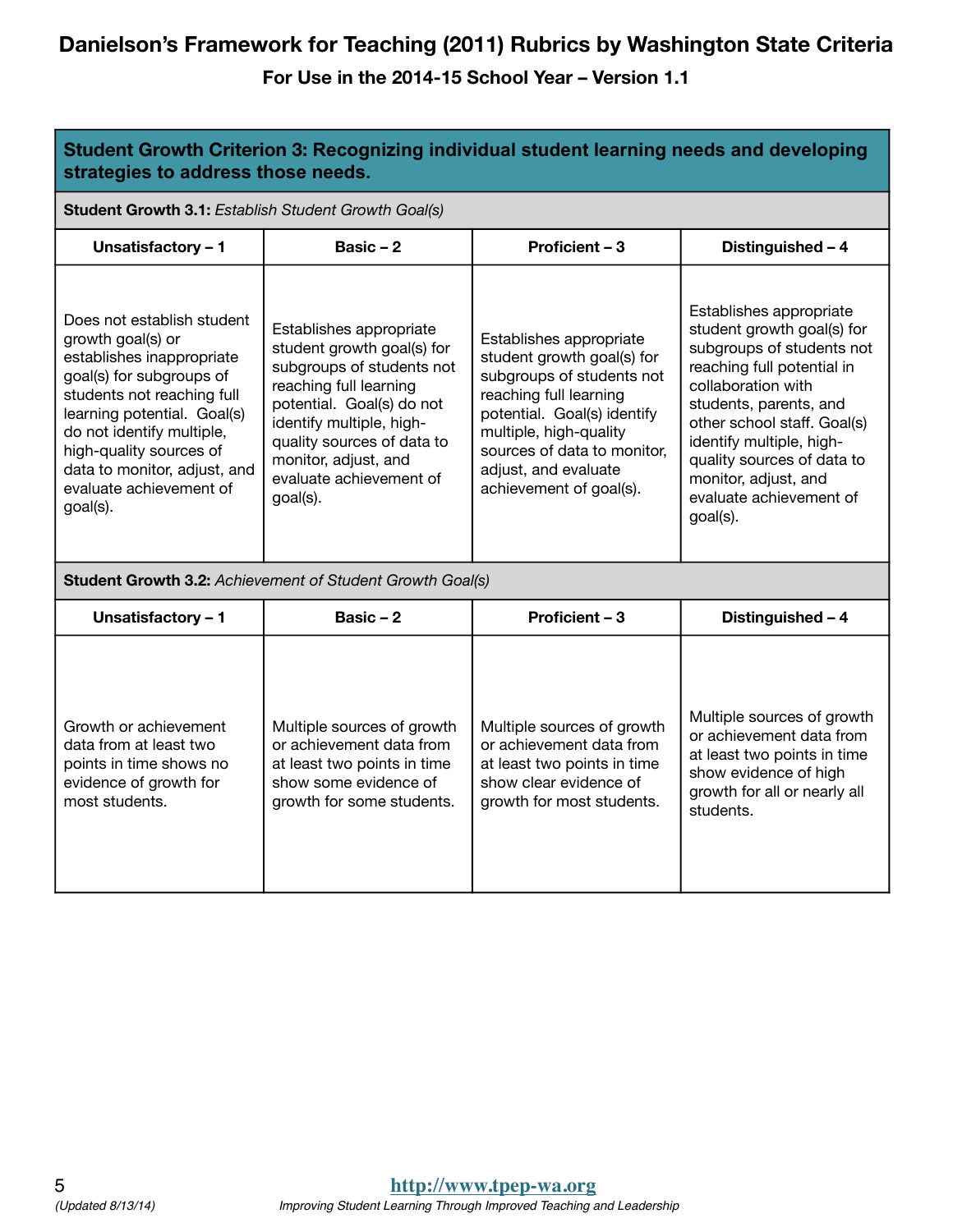**For Use in the 2014-15 School Year – Version 1.1** 

| Criterion 4: Providing clear and intentional focus on subject matter content and curriculum.                                                                                                                                                                                                                                                                                                                            |                                                                                                                                                                                                                                                                                                                                                                                                                                                                            |                                                                                                                                                                                                                                                                                                                                                                                                                       |                                                                                                                                                                                                                                                                                                                                                                                                                                                                                                                                                                                                      |  |  |
|-------------------------------------------------------------------------------------------------------------------------------------------------------------------------------------------------------------------------------------------------------------------------------------------------------------------------------------------------------------------------------------------------------------------------|----------------------------------------------------------------------------------------------------------------------------------------------------------------------------------------------------------------------------------------------------------------------------------------------------------------------------------------------------------------------------------------------------------------------------------------------------------------------------|-----------------------------------------------------------------------------------------------------------------------------------------------------------------------------------------------------------------------------------------------------------------------------------------------------------------------------------------------------------------------------------------------------------------------|------------------------------------------------------------------------------------------------------------------------------------------------------------------------------------------------------------------------------------------------------------------------------------------------------------------------------------------------------------------------------------------------------------------------------------------------------------------------------------------------------------------------------------------------------------------------------------------------------|--|--|
|                                                                                                                                                                                                                                                                                                                                                                                                                         | 1a: Demonstrating Knowledge of Content and Pedagogy                                                                                                                                                                                                                                                                                                                                                                                                                        |                                                                                                                                                                                                                                                                                                                                                                                                                       |                                                                                                                                                                                                                                                                                                                                                                                                                                                                                                                                                                                                      |  |  |
| Unsatisfactory - 1                                                                                                                                                                                                                                                                                                                                                                                                      | Basic $-2$                                                                                                                                                                                                                                                                                                                                                                                                                                                                 | Proficient - 3                                                                                                                                                                                                                                                                                                                                                                                                        | Distinguished - 4                                                                                                                                                                                                                                                                                                                                                                                                                                                                                                                                                                                    |  |  |
| In planning and practice,<br>teacher makes content<br>errors or does not correct<br>errors made by students.<br>Teacher's plans and<br>practice display little<br>understanding of<br>prerequisite relationships<br>important to student's<br>learning of the content.<br>Teacher displays little or no<br>understanding of the range<br>of pedagogical approaches<br>suitable to student's<br>learning of the content. | Teacher is familiar with the<br>important concepts in the<br>discipline but displays lack<br>of awareness of how these<br>concepts relate to one<br>another.<br>Teacher's plans and<br>practice indicate some<br>awareness of prerequisite<br>relationships, although such<br>knowledge may be<br>inaccurate or incomplete.<br>Teacher's plans and<br>practice reflect a limited<br>range of pedagogical<br>approaches to the<br>discipline or to the<br>students.         | Teacher displays solid<br>knowledge of the important<br>concepts in the discipline<br>and the ways they relate to<br>one another.<br>Teacher's plans and<br>practice reflect accurate<br>understanding of<br>prerequisite relationships<br>among topics and<br>concepts.<br>Teacher's plans and<br>practice reflect familiarity<br>with a wide range of<br>effective pedagogical<br>approaches in the<br>discipline.  | Teacher displays extensive<br>knowledge of the important<br>concepts in the discipline<br>and the ways they relate<br>both to one another and to<br>other disciplines.<br>Teacher's plans and<br>practice reflect<br>understanding of<br>prerequisite relationships<br>among topics and concepts<br>and provide a link to<br>necessary cognitive<br>structures needed by<br>students to ensure<br>understanding.<br>Teacher's plans and<br>practice reflect familiarity<br>with a wide range of<br>effective pedagogical<br>approaches in the<br>discipline, anticipating<br>student misconceptions. |  |  |
| 1c: Setting Instructional Outcomes                                                                                                                                                                                                                                                                                                                                                                                      |                                                                                                                                                                                                                                                                                                                                                                                                                                                                            |                                                                                                                                                                                                                                                                                                                                                                                                                       |                                                                                                                                                                                                                                                                                                                                                                                                                                                                                                                                                                                                      |  |  |
| Unsatisfactory - 1                                                                                                                                                                                                                                                                                                                                                                                                      | Basic $-2$                                                                                                                                                                                                                                                                                                                                                                                                                                                                 | Proficient - 3                                                                                                                                                                                                                                                                                                                                                                                                        | Distinguished - 4                                                                                                                                                                                                                                                                                                                                                                                                                                                                                                                                                                                    |  |  |
| Outcomes represent low<br>expectations for students<br>and lack of rigor, and not all<br>of them reflect important<br>learning in the discipline.<br>Outcomes are stated as<br>activities rather than as<br>student learning.<br>Outcomes reflect only one<br>type of learning and only<br>one discipline or strand<br>and are suitable for only<br>some students.                                                      | Outcomes represent<br>moderately high<br>expectations and rigor.<br>Some reflect important<br>learning in the discipline<br>and consist of a<br>combination of outcomes<br>and activities.<br>Outcomes reflect several<br>types of learning, but<br>teacher has made no<br>attempt at coordination or<br>integration.<br>Most of the outcomes are<br>suitable for most of the<br>students in the class in<br>accordance with global<br>assessments of student<br>learning. | Most outcomes represent<br>rigorous and important<br>learning in the discipline.<br>All the instructional<br>outcomes are clear, are<br>written in the form of<br>student learning, and<br>suggest viable methods of<br>assessment.<br>Outcomes reflect several<br>different types of learning<br>and opportunities for<br>coordination.<br>Outcomes take into<br>account the varying needs<br>of groups of students. | All outcomes represent<br>rigorous and important<br>learning in the discipline.<br>The outcomes are clear, are<br>written in the form of<br>student learning, and<br>permit viable methods of<br>assessment.<br>Outcomes reflect several<br>different types of learning<br>and, where appropriate,<br>represent opportunities for<br>both coordination and<br>integration.<br>Outcomes take into<br>account the varying needs<br>of individual students.                                                                                                                                             |  |  |

*1d: Demonstrating Knowledge of Resources*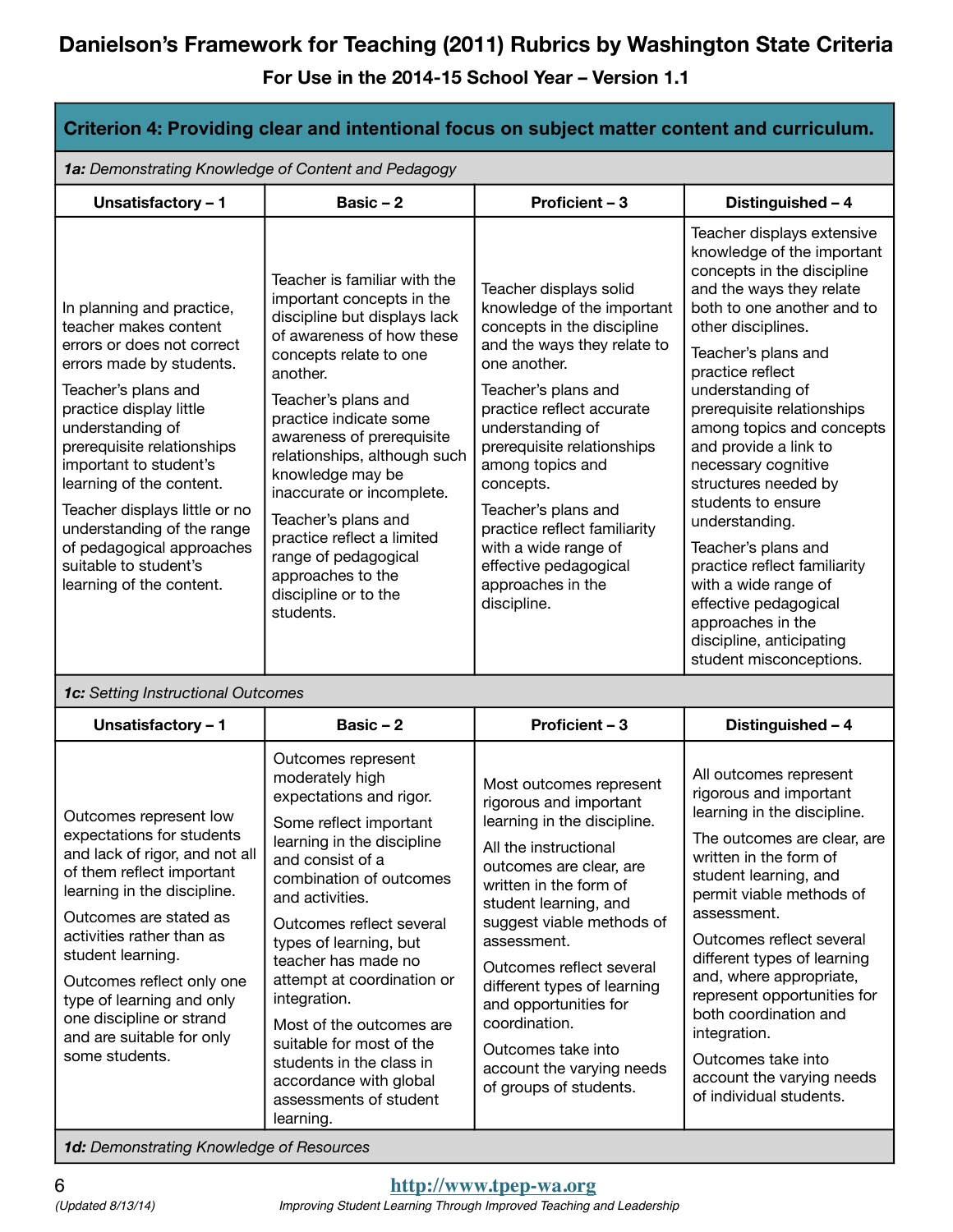| Criterion 4: Providing clear and intentional focus on subject matter content and curriculum.                                                                                                                                                                                                                                                                                               |                                                                                                                                                                                                                                                                                                                                                                                                                                                                                                          |                                                                                                                                                                                                                                                                                                                                                                                                                                                                                                                          |                                                                                                                                                                                                                                                                                                                                                                                                                                                                                                                                                                                                                                 |
|--------------------------------------------------------------------------------------------------------------------------------------------------------------------------------------------------------------------------------------------------------------------------------------------------------------------------------------------------------------------------------------------|----------------------------------------------------------------------------------------------------------------------------------------------------------------------------------------------------------------------------------------------------------------------------------------------------------------------------------------------------------------------------------------------------------------------------------------------------------------------------------------------------------|--------------------------------------------------------------------------------------------------------------------------------------------------------------------------------------------------------------------------------------------------------------------------------------------------------------------------------------------------------------------------------------------------------------------------------------------------------------------------------------------------------------------------|---------------------------------------------------------------------------------------------------------------------------------------------------------------------------------------------------------------------------------------------------------------------------------------------------------------------------------------------------------------------------------------------------------------------------------------------------------------------------------------------------------------------------------------------------------------------------------------------------------------------------------|
| Unsatisfactory - 1                                                                                                                                                                                                                                                                                                                                                                         | Basic $-2$                                                                                                                                                                                                                                                                                                                                                                                                                                                                                               | Proficient - 3                                                                                                                                                                                                                                                                                                                                                                                                                                                                                                           | Distinguished - 4                                                                                                                                                                                                                                                                                                                                                                                                                                                                                                                                                                                                               |
| Teacher is unaware of<br>school or district resources<br>for classroom use, for the<br>expansion of his or her own<br>knowledge, or for students.                                                                                                                                                                                                                                          | Teacher displays basic<br>awareness of school or<br>district resources available<br>for classroom use, for the<br>expansion of his or her own<br>knowledge, and for<br>students, but no<br>knowledge of resources<br>available more broadly.                                                                                                                                                                                                                                                             | Teacher displays<br>awareness of resources-<br>not only through the school<br>and district but also<br>through sources external to<br>the school and on the<br>Internet-available for<br>classroom use, for the<br>expansion of his or her own<br>knowledge, and for<br>students.                                                                                                                                                                                                                                        | Teacher displays extensive<br>knowledge of resources-<br>not only through the school<br>and district but also in the<br>community, through<br>professional organizations<br>and universities, and on the<br>Internet-for classroom<br>use, for the expansion of<br>his or her own knowledge,<br>and for students.                                                                                                                                                                                                                                                                                                               |
| 1e: Designing Coherent Instruction                                                                                                                                                                                                                                                                                                                                                         |                                                                                                                                                                                                                                                                                                                                                                                                                                                                                                          |                                                                                                                                                                                                                                                                                                                                                                                                                                                                                                                          |                                                                                                                                                                                                                                                                                                                                                                                                                                                                                                                                                                                                                                 |
| Unsatisfactory - 1                                                                                                                                                                                                                                                                                                                                                                         | Basic $-2$                                                                                                                                                                                                                                                                                                                                                                                                                                                                                               | Proficient - 3                                                                                                                                                                                                                                                                                                                                                                                                                                                                                                           | Distinguished - 4                                                                                                                                                                                                                                                                                                                                                                                                                                                                                                                                                                                                               |
| The series of learning<br>experiences is poorly<br>aligned with the<br>instructional outcomes and<br>does not represent a<br>coherent structure.<br>The activities are not<br>designed to engage<br>students in active<br>intellectual activity and<br>have unrealistic time<br>allocations. Instructional<br>groups do not support the<br>instructional outcomes and<br>offer no variety. | Some of the learning<br>activities and materials are<br>suitable to the instructional<br>outcomes and represent a<br>moderate cognitive<br>challenge but with no<br>differentiation for different<br>students. Instructional<br>groups partially support the<br>instructional outcomes,<br>with an effort by the teacher<br>at providing some variety.<br>The lesson or unit has a<br>recognizable structure; the<br>progression of activities is<br>uneven, with most time<br>allocations reason- able. | Teacher coordinates<br>knowledge of content, of<br>students, and of resources,<br>to design a series of<br>learning experiences<br>aligned to instructional<br>outcomes and suitable to<br>groups of students.<br>The learning activities have<br>reasonable time allocations;<br>they represent significant<br>cognitive challenge, with<br>some differentiation for<br>different groups of<br>students.<br>The lesson or unit has a<br>clear structure, with<br>appropriate and varied use<br>of instructional groups. | Plans represent the<br>coordination of in-depth<br>content knowledge,<br>understanding of different<br>students' needs, and<br>available resources<br>(including technology),<br>resulting in a series of<br>learning activities designed<br>to engage students in high-<br>level cognitive activity.<br>Learning activities are<br>differentiated appropriately<br>for individual learners.<br>Instructional groups are<br>varied appropriately with<br>some opportunity for<br>student choice.<br>The lesson's or unit's<br>structure is clear and allows<br>for different pathways<br>according to diverse<br>student needs. |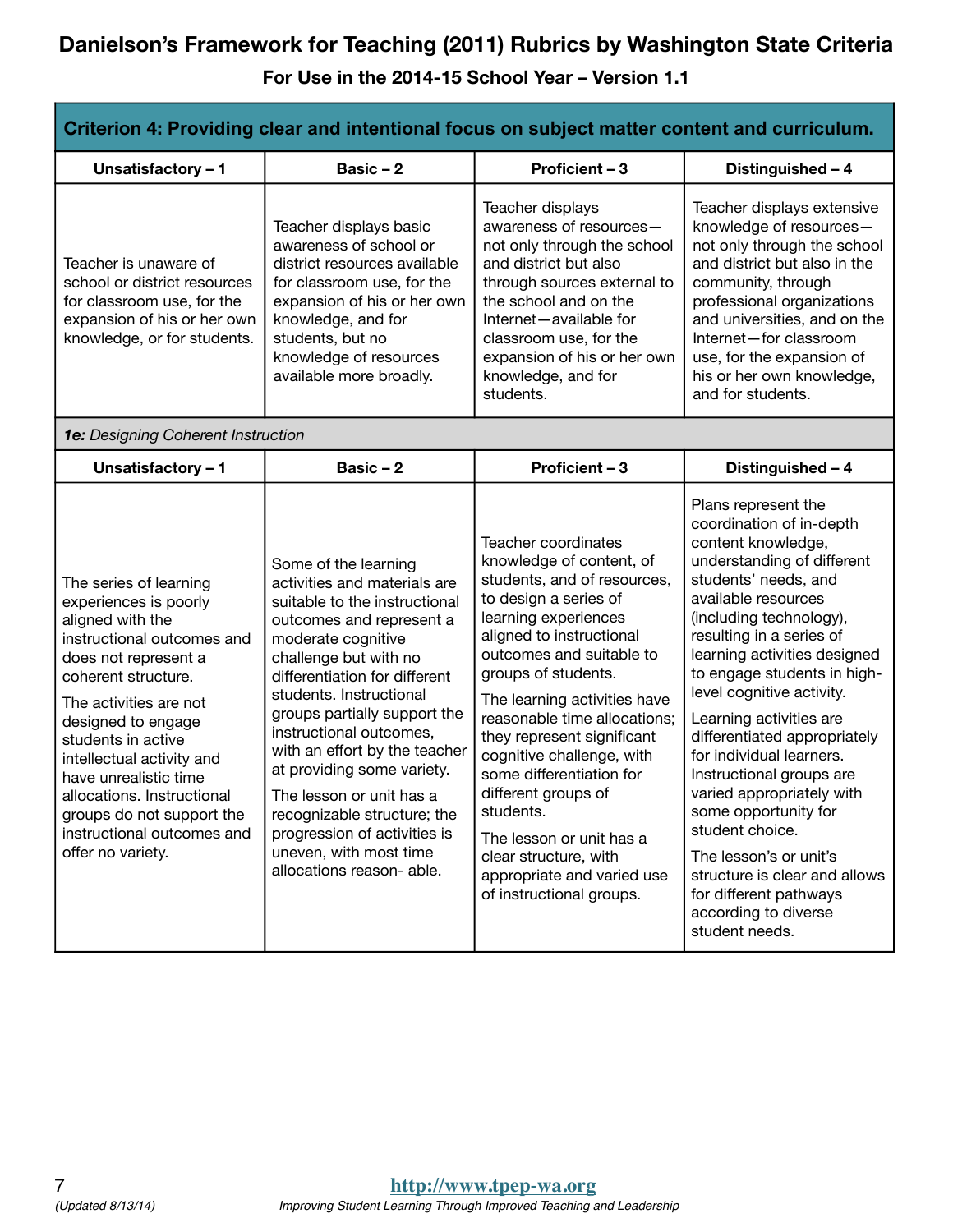| Criterion 5: Fostering and managing a safe, positive learning environment.                                                                                                                                                                                                                                                                                                       |                                                                                                                                                                                                                                                                                                                                                                                                                                                                                                                                          |                                                                                                                                                                                                                                                                                                                                                                                                                                                                           |                                                                                                                                                                                                                                                                                                                                                                                                                                      |  |
|----------------------------------------------------------------------------------------------------------------------------------------------------------------------------------------------------------------------------------------------------------------------------------------------------------------------------------------------------------------------------------|------------------------------------------------------------------------------------------------------------------------------------------------------------------------------------------------------------------------------------------------------------------------------------------------------------------------------------------------------------------------------------------------------------------------------------------------------------------------------------------------------------------------------------------|---------------------------------------------------------------------------------------------------------------------------------------------------------------------------------------------------------------------------------------------------------------------------------------------------------------------------------------------------------------------------------------------------------------------------------------------------------------------------|--------------------------------------------------------------------------------------------------------------------------------------------------------------------------------------------------------------------------------------------------------------------------------------------------------------------------------------------------------------------------------------------------------------------------------------|--|
| 2a: Creating an Environment of Respect and Rapport                                                                                                                                                                                                                                                                                                                               |                                                                                                                                                                                                                                                                                                                                                                                                                                                                                                                                          |                                                                                                                                                                                                                                                                                                                                                                                                                                                                           |                                                                                                                                                                                                                                                                                                                                                                                                                                      |  |
| Unsatisfactory - 1                                                                                                                                                                                                                                                                                                                                                               | Basic $-2$                                                                                                                                                                                                                                                                                                                                                                                                                                                                                                                               | Proficient - 3                                                                                                                                                                                                                                                                                                                                                                                                                                                            | Distinguished - 4                                                                                                                                                                                                                                                                                                                                                                                                                    |  |
| Patterns of classroom<br>interactions, both between<br>the teacher and students<br>and among students, are<br>mostly negative,<br>inappropriate, or insensitive<br>to students' ages, cultural<br>backgrounds, and<br>developmental levels.<br>Interactions are<br>characterized by sarcasm,<br>put-downs, or conflict.<br>Teacher does not deal with<br>disrespectful behavior. | Patterns of classroom<br>interactions, both between<br>the teacher and students<br>and among students, are<br>generally appropriate but<br>may reflect occasional<br>inconsistencies, favoritism,<br>and disregard for students'<br>ages, cultures, and<br>developmental levels.<br>Students rarely<br>demonstrate disrespect for<br>one another.<br>Teacher attempts to<br>respond to disrespectful<br>behavior, with uneven<br>results. The net result of<br>the interactions is neutral,<br>conveying neither warmth<br>nor conflict. | Teacher-student<br>interactions are friendly and<br>demonstrate general caring<br>and respect. Such<br>interactions are appropriate<br>to the ages of the students.<br>Students exhibit respect for<br>the teacher. Inter- actions<br>among students are<br>generally polite and<br>respectful.<br>Teacher responds<br>successfully to<br>disrespectful behavior<br>among students. The net<br>result of the interactions is<br>polite and respectful, but<br>impersonal. | Classroom interactions<br>among the teacher and<br>individual students are<br>highly respectful, reflecting<br>genuine warmth and caring<br>and sensitivity to students<br>as individuals.<br>Students exhibit respect for<br>the teacher and contribute<br>to high levels of civil<br>interaction between all<br>members of the class. The<br>net result of interactions is<br>that of connections with<br>students as individuals. |  |
| 2c: Managing Classroom Procedures                                                                                                                                                                                                                                                                                                                                                |                                                                                                                                                                                                                                                                                                                                                                                                                                                                                                                                          |                                                                                                                                                                                                                                                                                                                                                                                                                                                                           |                                                                                                                                                                                                                                                                                                                                                                                                                                      |  |
| Unsatisfactory - 1                                                                                                                                                                                                                                                                                                                                                               | Basic $-2$                                                                                                                                                                                                                                                                                                                                                                                                                                                                                                                               | Proficient - 3                                                                                                                                                                                                                                                                                                                                                                                                                                                            | Distinguished - 4                                                                                                                                                                                                                                                                                                                                                                                                                    |  |
| Much instructional time is<br>lost through inefficient<br>classroom routines and<br>procedures.<br>There is little or no<br>evidence that the teacher is<br>managing instructional<br>groups, transitions, and/or<br>the handling of materials<br>and supplies effectively.<br>There is little evidence that<br>students know or follow<br>established routines.                 | Some instructional time is<br>lost through only partially<br>effective classroom<br>routines and procedures.<br>The teacher's management<br>of instructional groups,<br>transitions, and/or the<br>handling of materials and<br>supplies is inconsistent, the<br>result being some<br>disruption of learning.<br>With regular guidance and<br>prompting, students follow<br>established routines.                                                                                                                                        | There is little loss of<br>instructional time because<br>of effective classroom<br>routines and procedures.<br>The teacher's management<br>of instructional groups and<br>the handling of materials<br>and sup- plies are<br>consistently successful.<br>With minimal guidance and<br>prompting, students follow<br>established classroom<br>routines.                                                                                                                    | Instructional time is<br>maximized because of<br>efficient classroom routines<br>and procedures.<br>Students contribute to the<br>management of<br>instructional groups,<br>transitions, and the<br>handling of materials and<br>supplies.<br>Routines are well<br>understood and may be<br>initiated by students.                                                                                                                   |  |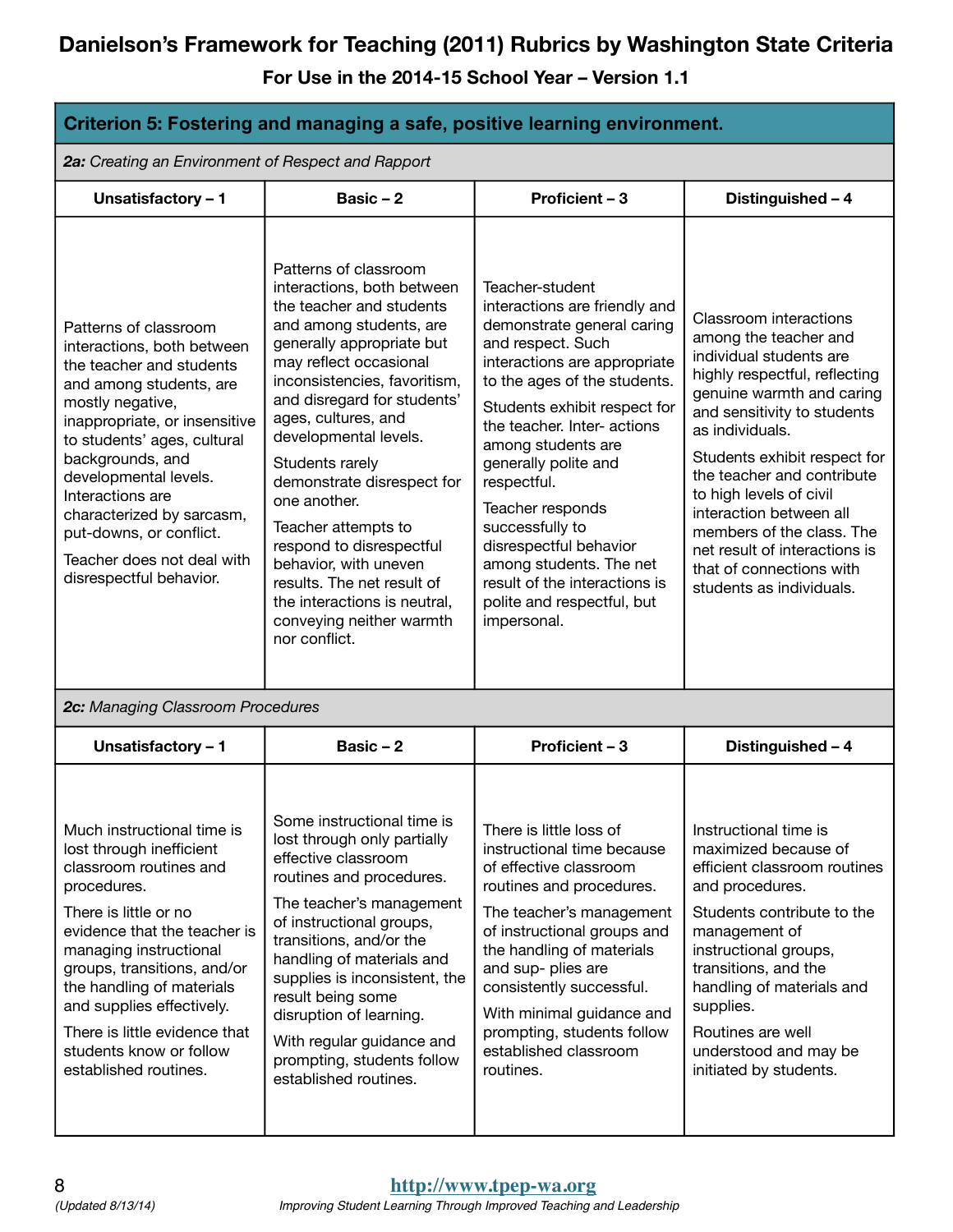**For Use in the 2014-15 School Year – Version 1.1** 

#### **Criterion 5: Fostering and managing a safe, positive learning environment.**

*2d: Managing Student Behavior*

| <b>zu.</b> Managing Student Denavior                                                                                                                                                                                                                                            |                                                                                                                                                                                                                                                                                                                                          |                                                                                                                                                                                                                                                                          |                                                                                                                                                                                                                                                                                                                                                                                                                               |  |
|---------------------------------------------------------------------------------------------------------------------------------------------------------------------------------------------------------------------------------------------------------------------------------|------------------------------------------------------------------------------------------------------------------------------------------------------------------------------------------------------------------------------------------------------------------------------------------------------------------------------------------|--------------------------------------------------------------------------------------------------------------------------------------------------------------------------------------------------------------------------------------------------------------------------|-------------------------------------------------------------------------------------------------------------------------------------------------------------------------------------------------------------------------------------------------------------------------------------------------------------------------------------------------------------------------------------------------------------------------------|--|
| Unsatisfactory - 1                                                                                                                                                                                                                                                              | Basic $-2$                                                                                                                                                                                                                                                                                                                               | Proficient - 3                                                                                                                                                                                                                                                           | Distinguished - 4                                                                                                                                                                                                                                                                                                                                                                                                             |  |
| There appear to be no<br>established standards of<br>conduct and little or no<br>teacher monitoring of<br>student behavior.<br>Students challenge the<br>standards of conduct.<br>Response to students'<br>misbehavior is repressive<br>or disrespectful of student<br>dignity. | Standards of conduct<br>appear to have been<br>established, but their<br>implementation is<br>inconsistent.<br>Teacher tries, with uneven<br>results, to monitor student<br>behavior and respond to<br>student misbehavior.<br>There is inconsistent<br>implementation of the<br>standards of conduct.                                   | Student behavior is<br>generally appropriate.<br>The teacher monitors<br>student behavior against<br>established standards of<br>conduct.<br>Teacher response to<br>student misbehavior is<br>consistent, proportionate,<br>respectful to students, and<br>effective.    | Student behavior is entirely<br>appropriate.<br>Students take an active<br>role in monitoring their own<br>behavior and that of other<br>students against standards<br>of conduct.<br>Teachers' monitoring of<br>student behavior is subtle<br>and preventive.<br>Teacher's response to<br>student misbehavior is<br>sensitive to individual<br>student needs and<br>respects students' dignity.                              |  |
| 2e: Organizing Physical Space                                                                                                                                                                                                                                                   |                                                                                                                                                                                                                                                                                                                                          |                                                                                                                                                                                                                                                                          |                                                                                                                                                                                                                                                                                                                                                                                                                               |  |
| Unsatisfactory - 1                                                                                                                                                                                                                                                              | Basic $-2$                                                                                                                                                                                                                                                                                                                               | <b>Proficient - 3</b>                                                                                                                                                                                                                                                    | Distinguished - 4                                                                                                                                                                                                                                                                                                                                                                                                             |  |
| The physical environment<br>is unsafe, or many students<br>don't have access to<br>learning resources.<br>There is poor coordination<br>between the lesson<br>activities and the<br>arrangement of furniture<br>and resources, including<br>computer technology.                | The classroom is safe, and<br>essential learn- ing is<br>accessible to most<br>students.<br>The teacher's use of<br>physical resources,<br>including computer<br>technology, is moderately<br>effective.<br>Teacher makes some<br>attempt to modify the<br>physical arrangement to<br>suit learning activities, with<br>partial success. | The classroom is safe, and<br>learning is accessible to all<br>students; teacher ensures<br>that the physical<br>arrangement is appropriate<br>to the learning activities.<br>Teacher makes effective<br>use of physical resources,<br>including computer<br>technology. | The classroom is safe, and<br>learning is accessible to all<br>students, including those<br>with special needs.<br>Teacher makes effective<br>use of physical resources,<br>including computer<br>technology. The teacher<br>ensures that the physical<br>arrangement is appropriate<br>to the learning activities.<br>Students contribute to the<br>use or adaptation of the<br>physical environment to<br>advance learning. |  |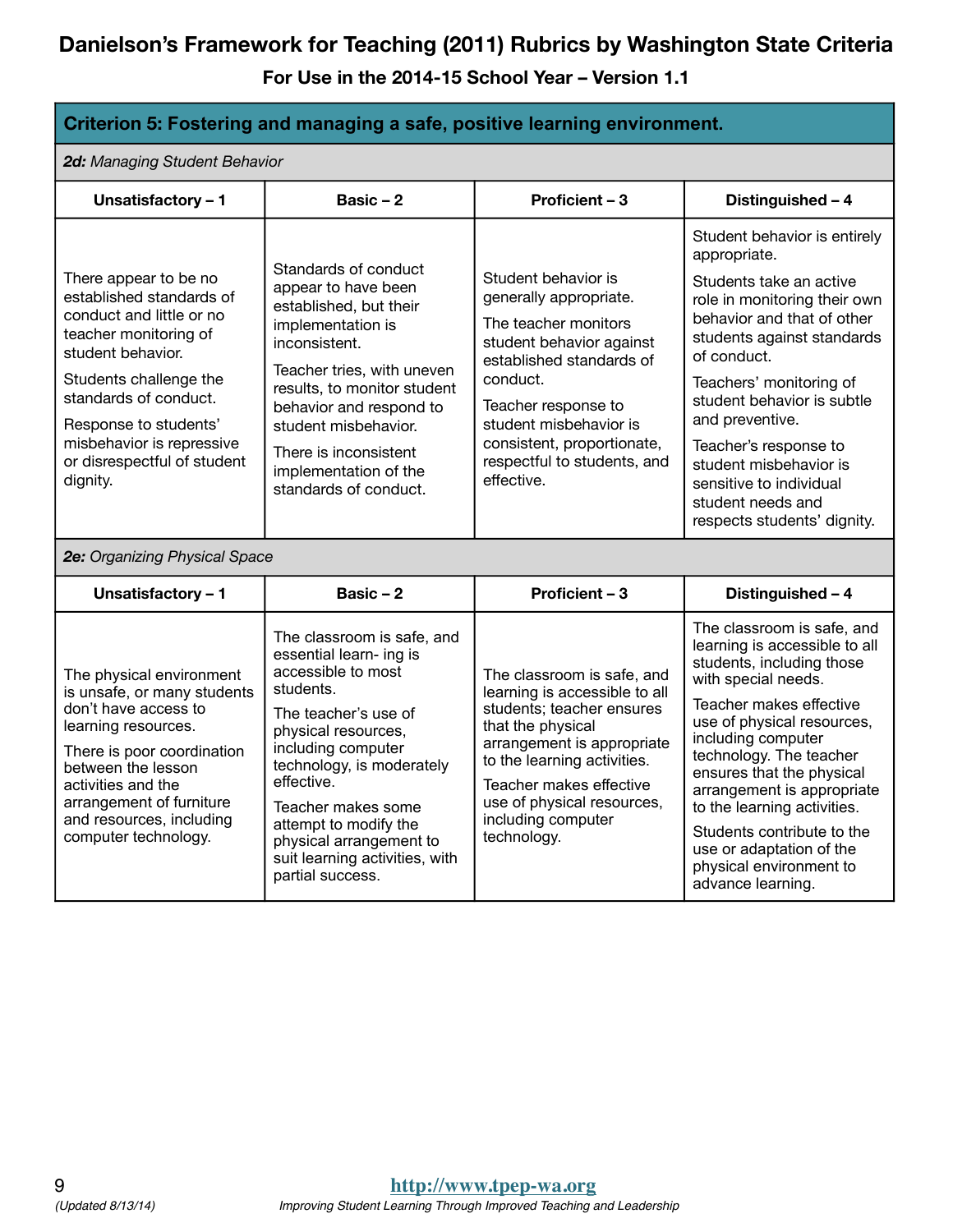| Criterion 6: : Using multiple student data elements to modify instruction and improve<br>student learning.                                                                                                                                                                                                              |                                                                                                                                                                                                                                                                                                                                                                                                                                                        |                                                                                                                                                                                                                                                                                                                                                                                                                                                                                    |                                                                                                                                                                                                                                                                                                                                                                                                                                                                                                                                                                                 |  |
|-------------------------------------------------------------------------------------------------------------------------------------------------------------------------------------------------------------------------------------------------------------------------------------------------------------------------|--------------------------------------------------------------------------------------------------------------------------------------------------------------------------------------------------------------------------------------------------------------------------------------------------------------------------------------------------------------------------------------------------------------------------------------------------------|------------------------------------------------------------------------------------------------------------------------------------------------------------------------------------------------------------------------------------------------------------------------------------------------------------------------------------------------------------------------------------------------------------------------------------------------------------------------------------|---------------------------------------------------------------------------------------------------------------------------------------------------------------------------------------------------------------------------------------------------------------------------------------------------------------------------------------------------------------------------------------------------------------------------------------------------------------------------------------------------------------------------------------------------------------------------------|--|
| 1f: Designing Student Assessments                                                                                                                                                                                                                                                                                       |                                                                                                                                                                                                                                                                                                                                                                                                                                                        |                                                                                                                                                                                                                                                                                                                                                                                                                                                                                    |                                                                                                                                                                                                                                                                                                                                                                                                                                                                                                                                                                                 |  |
| Unsatisfactory - 1                                                                                                                                                                                                                                                                                                      | Basic $-2$                                                                                                                                                                                                                                                                                                                                                                                                                                             | Proficient - 3                                                                                                                                                                                                                                                                                                                                                                                                                                                                     | Distinguished - 4                                                                                                                                                                                                                                                                                                                                                                                                                                                                                                                                                               |  |
| Assessment procedures<br>are not congruent with<br>instructional outcomes; the<br>proposed approach<br>contains no criteria or<br>standards.<br>Teacher has no plan to<br>incorporate formative<br>assessment in the lesson<br>or unit nor any plan to use<br>assessment results in<br>designing future<br>instruction. | Some of the instructional<br>outcomes are assessed<br>through the proposed<br>approach, but others are<br>not.<br>Assessment criteria and<br>standards have been<br>developed, but they are not<br>clear.<br>Approach to the use of<br>formative assessment is<br>rudimentary, including only<br>some of the instructional<br>outcomes.<br>Teacher intends to use<br>assessment results to plan<br>for future instruction for the<br>class as a whole. | Teacher's plan for student<br>assessment is aligned with<br>the instructional outcomes;<br>assessment methodologies<br>may have been adapted for<br>groups of students.<br>Assessment criteria and<br>standards are clear.<br>Teacher has a well-<br>developed strategy for<br>using formative<br>assessment and has<br>designed particular<br>approaches to be used.<br>Teacher intends to use<br>assessment results to plan<br>for future instruction for<br>groups of students. | Teacher's plan for student<br>assessment is fully aligned<br>with the instructional<br>outcomes and has clear<br>criteria and standards that<br>show evidence of student<br>contribution to their<br>development.<br>Assessment methodologies<br>have been adapted for<br>individual students, as<br>needed.<br>The approach to using<br>formative assessment is<br>well designed and includes<br>student as well as teacher<br>use of the assessment<br>information. Teacher<br>intends to use assessment<br>results to plan future<br>instruction for individual<br>students. |  |
| 3d: Using Assessment in Instruction                                                                                                                                                                                                                                                                                     |                                                                                                                                                                                                                                                                                                                                                                                                                                                        |                                                                                                                                                                                                                                                                                                                                                                                                                                                                                    |                                                                                                                                                                                                                                                                                                                                                                                                                                                                                                                                                                                 |  |
| Unsatisfactory - 1                                                                                                                                                                                                                                                                                                      | Basic $-2$                                                                                                                                                                                                                                                                                                                                                                                                                                             | Proficient - 3                                                                                                                                                                                                                                                                                                                                                                                                                                                                     | Distinguished - 4                                                                                                                                                                                                                                                                                                                                                                                                                                                                                                                                                               |  |
| There is little or no<br>assessment or monitoring<br>of student learning;<br>feedback is absent or of<br>poor quality.<br>Students do not appear to<br>be aware of the<br>assessment criteria and do<br>not engage in self-<br>assessment.                                                                              | Assessment is used<br>sporadically by teacher<br>and/or students to support<br>instruction through some<br>monitoring of progress in<br>learning.<br>Feedback to students is<br>general, students appear to<br>be only partially aware of<br>the assessment criteria<br>used to evaluate their work,<br>and few assess their own<br>work.<br>Questions, prompts, and<br>assessments are rarely<br>used to diagnose evidence<br>of learning.            | Assessment is used<br>regularly by teacher and/or<br>students during the lesson<br>through monitoring of<br>learning progress and<br>results in accurate, specific<br>feedback that advances<br>learning.<br>Students appear to be<br>aware of the assessment<br>criteria; some of them<br>engage in self-assessment.<br>Questions, prompts,<br>assessments are used to<br>diagnose evidence of<br>learning.                                                                       | Assessment is fully<br>integrated into instruction<br>through extensive use of<br>formative assessment.<br>Students appear to be<br>aware of, and there is some<br>evidence that they have<br>contributed to, the<br>assessment criteria.<br>Students self-assess and<br>monitor their progress.<br>A variety of feedback, from<br>both their teacher and their<br>peers, is accurate, specific,<br>and advances learning.<br>Questions, prompts,<br>assessments are used<br>regularly to diagnose<br>evidence of learning by<br>individual students.                           |  |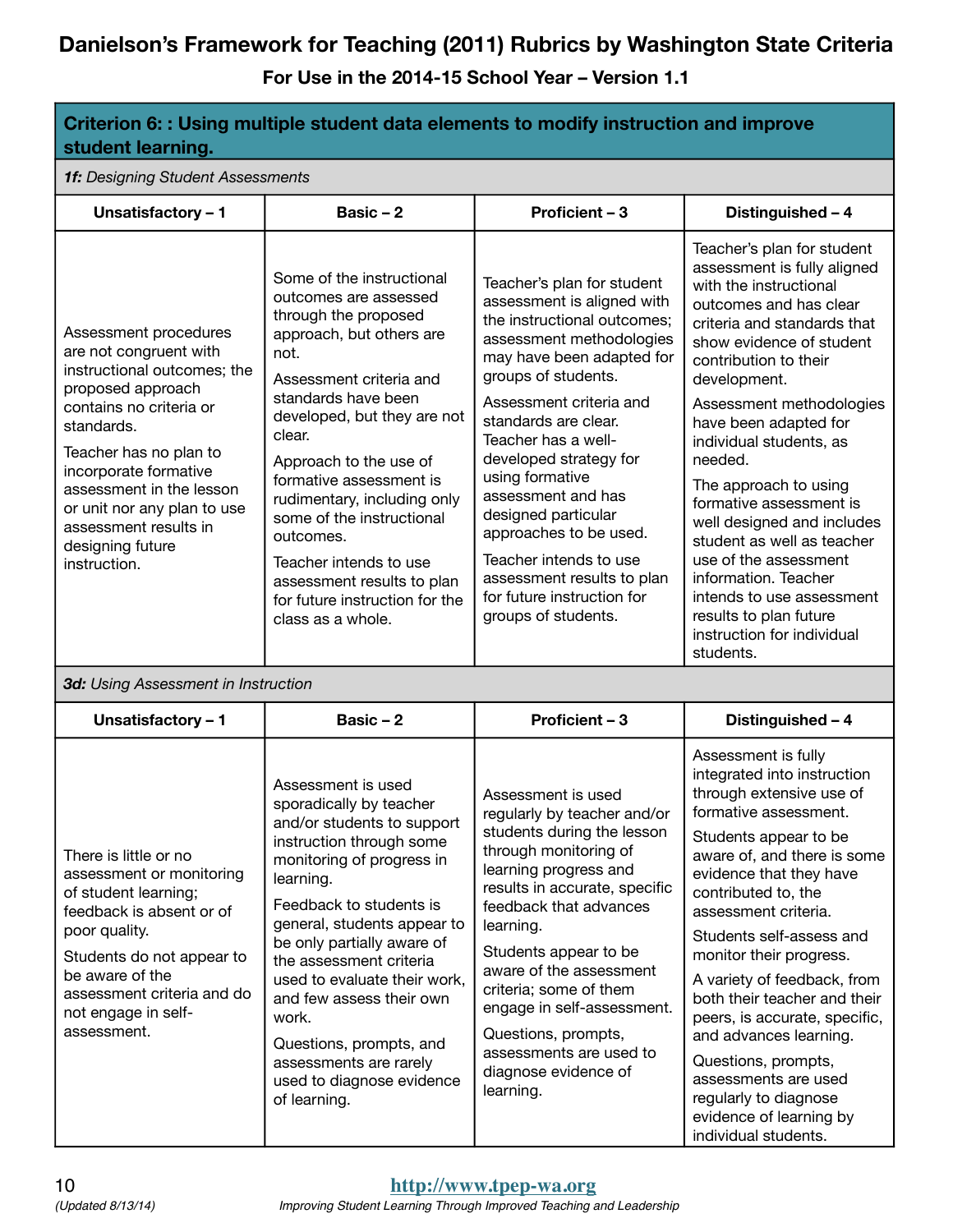| Criterion 6: : Using multiple student data elements to modify instruction and improve<br>student learning.                                                                                                                                                                         |                                                                                                                                                                                                                                                                                                                  |                                                                                                                                                                                     |                                                                                                                                                                                                                                                                          |  |
|------------------------------------------------------------------------------------------------------------------------------------------------------------------------------------------------------------------------------------------------------------------------------------|------------------------------------------------------------------------------------------------------------------------------------------------------------------------------------------------------------------------------------------------------------------------------------------------------------------|-------------------------------------------------------------------------------------------------------------------------------------------------------------------------------------|--------------------------------------------------------------------------------------------------------------------------------------------------------------------------------------------------------------------------------------------------------------------------|--|
| 4b: Maintaining Accurate Records                                                                                                                                                                                                                                                   |                                                                                                                                                                                                                                                                                                                  |                                                                                                                                                                                     |                                                                                                                                                                                                                                                                          |  |
| Unsatisfactory - 1                                                                                                                                                                                                                                                                 | Basic $-2$                                                                                                                                                                                                                                                                                                       | Proficient - 3                                                                                                                                                                      | Distinguished - 4                                                                                                                                                                                                                                                        |  |
| Teacher's system for<br>maintaining information on<br>student completion of<br>assignments and student<br>progress in learning is<br>nonexistent or in disarray.<br>Teacher's records for<br>noninstructional activities<br>are in disarray, resulting in<br>errors and confusion. | Teacher's system for<br>maintaining information on<br>student completion of<br>assignments and student<br>progress in learning is<br>rudimentary and only<br>partially effective.<br>Teacher's records for<br>noninstructional activities<br>are adequate but require<br>frequent monitoring to<br>avoid errors. | Teacher's system for<br>maintaining information on<br>student completion of<br>assignments, student<br>progress in learning, and<br>noninstructional records is<br>fully effective. | Teacher's system for<br>maintaining information on<br>student completion of<br>assignments, student<br>progress in learning, and<br>noninstructional records is<br>fully effective.<br>Students contribute<br>information and participate<br>in maintaining the records. |  |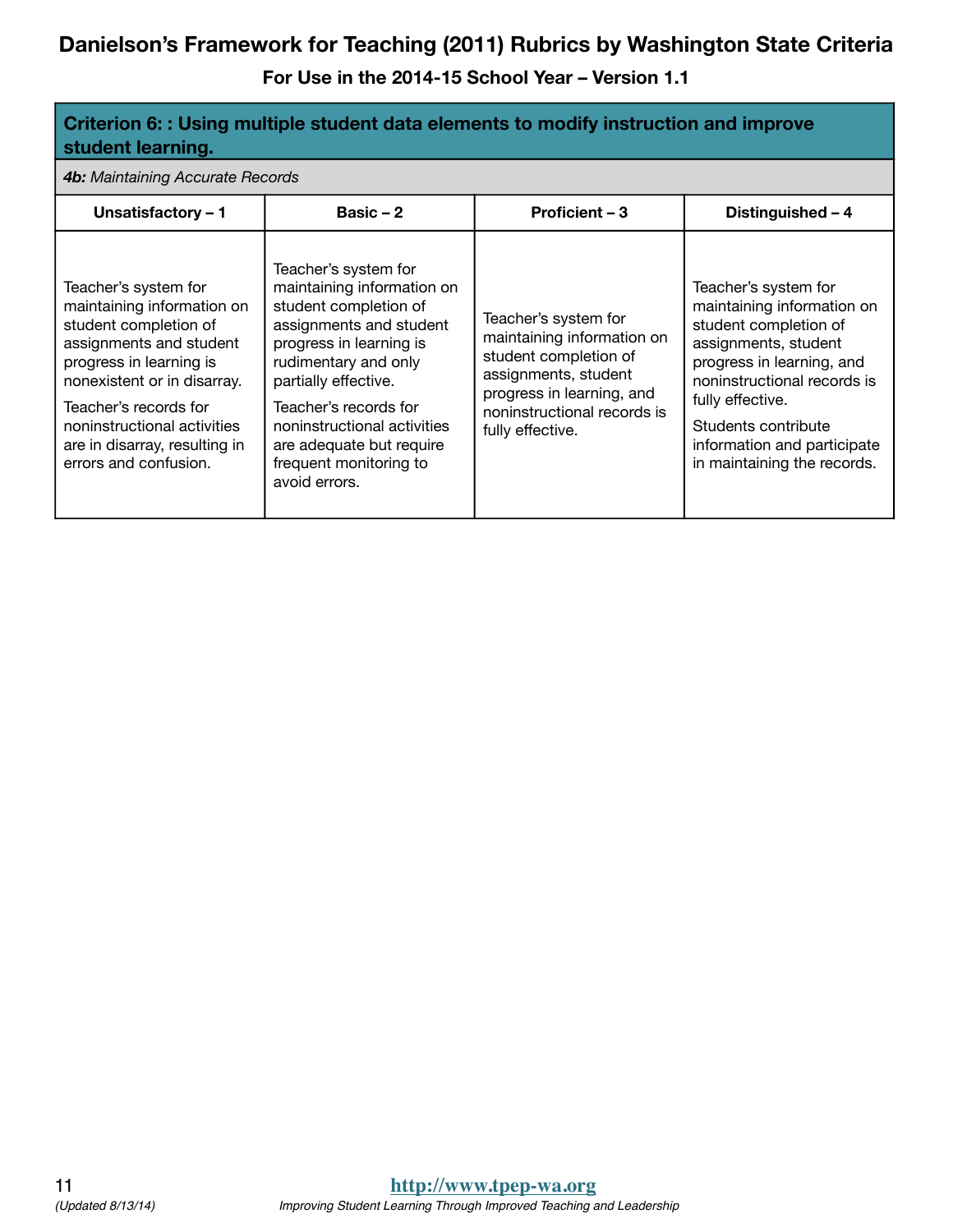| Student Growth Criterion 6: Using multiple student data elements to modify instruction and<br>improve student learning.                                                                                                                                 |                                                                                                                                                                                                                  |                                                                                                                                                                                                            |                                                                                                                                                                                                                                                                                                             |  |
|---------------------------------------------------------------------------------------------------------------------------------------------------------------------------------------------------------------------------------------------------------|------------------------------------------------------------------------------------------------------------------------------------------------------------------------------------------------------------------|------------------------------------------------------------------------------------------------------------------------------------------------------------------------------------------------------------|-------------------------------------------------------------------------------------------------------------------------------------------------------------------------------------------------------------------------------------------------------------------------------------------------------------|--|
|                                                                                                                                                                                                                                                         | Student Growth 6.1: Establish Student Growth Goal(s)                                                                                                                                                             |                                                                                                                                                                                                            |                                                                                                                                                                                                                                                                                                             |  |
| Unsatisfactory - 1                                                                                                                                                                                                                                      | Basic $-2$                                                                                                                                                                                                       | Proficient - 3                                                                                                                                                                                             | Distinguished - 4                                                                                                                                                                                                                                                                                           |  |
| Does not establish student<br>growth goal(s) or<br>establishes inappropriate<br>goal(s) for whole<br>classroom. Goal(s) do not<br>identify multiple, high-<br>quality sources of data to<br>monitor, adjust, and<br>evaluate achievement of<br>goal(s). | Establishes appropriate<br>student growth goal(s) for<br>whole classroom. Goal(s)<br>do not identify multiple,<br>high-quality sources of<br>data to monitor, adjust, and<br>evaluate achievement of<br>goal(s). | Establishes appropriate<br>student growth goal(s) for<br>whole classroom. Goal(s)<br>identify multiple, high-<br>quality sources of data to<br>monitor, adjust, and<br>evaluate achievement of<br>goal(s). | Establishes appropriate<br>student growth goal(s) for<br>students in collaboration<br>with students and parents.<br>These whole classroom<br>goals align to school<br>goal(s). Goal(s) identify<br>multiple, high-quality<br>sources of data to monitor,<br>adjust, and evaluate<br>achievement of goal(s). |  |
| <b>Student Growth 6.2: Achievement of Student Growth Goal(s)</b>                                                                                                                                                                                        |                                                                                                                                                                                                                  |                                                                                                                                                                                                            |                                                                                                                                                                                                                                                                                                             |  |
| Unsatisfactory - 1                                                                                                                                                                                                                                      | Basic $-2$                                                                                                                                                                                                       | Proficient - 3                                                                                                                                                                                             | Distinguished - 4                                                                                                                                                                                                                                                                                           |  |
| Growth or achievement<br>data from at least two<br>points in time shows no<br>evidence of growth for<br>most students.                                                                                                                                  | Multiple sources of growth<br>or achievement data from<br>at least two points in time<br>show some evidence of<br>growth for some students.                                                                      | Multiple sources of growth<br>or achievement data from<br>at least two points in time<br>show clear evidence of<br>growth for most students.                                                               | Multiple sources of growth<br>or achievement data from<br>at least two points in time<br>show evidence of high<br>growth for all or nearly all<br>students.                                                                                                                                                 |  |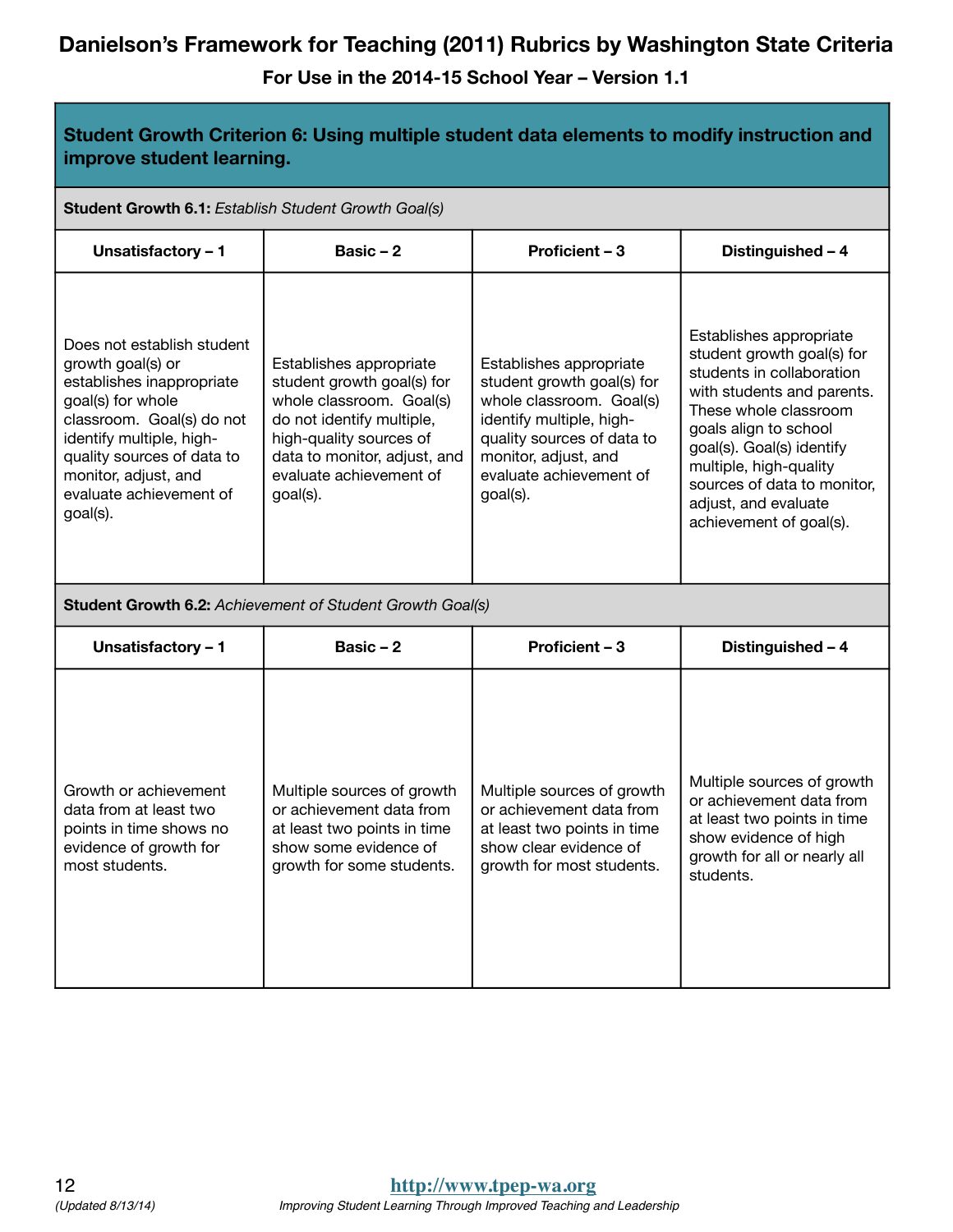**For Use in the 2014-15 School Year – Version 1.1** 

#### **Criterion 7: Communicating and collaborating with parents and the school community.**

*4c: Communicating with Families*

| Unsatisfactory - 1                                                                                                                                                                                                                           | Basic $-2$                                                                                                                                                                                                                                                                                                                                           | Proficient – 3                                                                                                                                                                                                                                                                                                                    | Distinguished - 4                                                                                                                                                                                                                                                                                                                                                 |
|----------------------------------------------------------------------------------------------------------------------------------------------------------------------------------------------------------------------------------------------|------------------------------------------------------------------------------------------------------------------------------------------------------------------------------------------------------------------------------------------------------------------------------------------------------------------------------------------------------|-----------------------------------------------------------------------------------------------------------------------------------------------------------------------------------------------------------------------------------------------------------------------------------------------------------------------------------|-------------------------------------------------------------------------------------------------------------------------------------------------------------------------------------------------------------------------------------------------------------------------------------------------------------------------------------------------------------------|
| Teacher communication<br>with families - about the<br>instructional program,<br>about individual students-<br>is sporadic or culturally<br>inappropriate.<br>Teacher makes no attempt<br>to engage families in the<br>instructional program. | Teacher makes sporadic<br>attempts to communicate<br>with families about the<br>instructional program and<br>about the progress of<br>individual students but<br>does not attempt to<br>engage families in the<br>instructional program.<br>Communications are one-<br>way and not always<br>appropriate to the cultural<br>norms of those families. | Teacher communicates<br>frequently with families<br>about the instructional<br>program and conveys<br>information about<br>individual student progress.<br>Teacher makes some<br>attempts to engage<br>families in the instructional<br>program.<br>Information to families is<br>conveyed in a culturally<br>appropriate manner. | Teacher's communication<br>with families is frequent<br>and sensitive to cultural<br>traditions, with students<br>contributing to the<br>communication.<br>Response to family<br>concerns is handled with<br>professional and cultural<br>sensitivity.<br>Teacher's efforts to engage<br>families in the instructional<br>program are frequent and<br>successful. |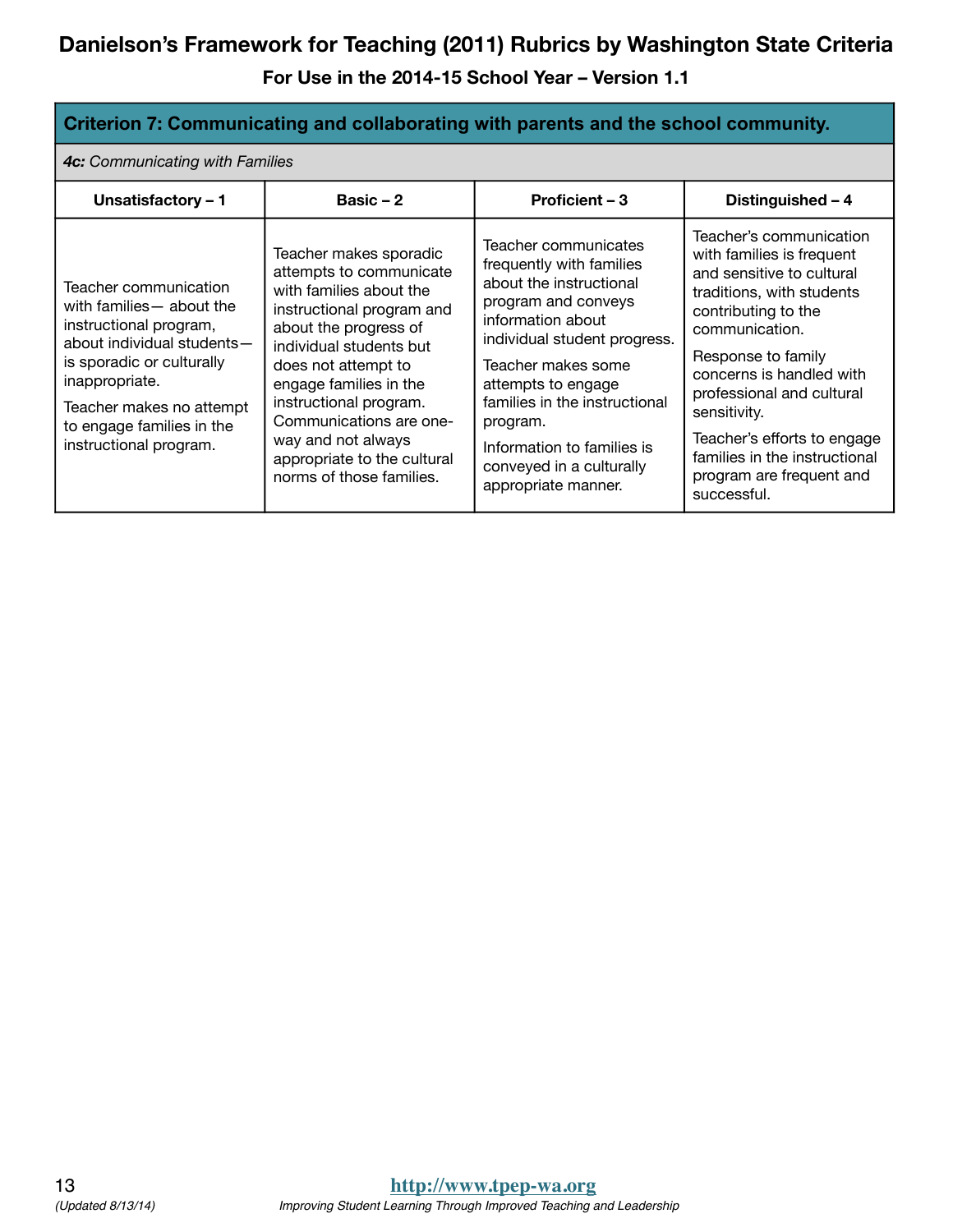| Criterion 8: Exhibiting collaborative and collegial practices focused on improving<br>instructional practice and student learning.                                                                                                                                                                                                          |                                                                                                                                                                                                                                                                                                                                                              |                                                                                                                                                                                                                                                                                                                                                                   |                                                                                                                                                                                                                                                                                                                                                                                                                                                                                                               |
|---------------------------------------------------------------------------------------------------------------------------------------------------------------------------------------------------------------------------------------------------------------------------------------------------------------------------------------------|--------------------------------------------------------------------------------------------------------------------------------------------------------------------------------------------------------------------------------------------------------------------------------------------------------------------------------------------------------------|-------------------------------------------------------------------------------------------------------------------------------------------------------------------------------------------------------------------------------------------------------------------------------------------------------------------------------------------------------------------|---------------------------------------------------------------------------------------------------------------------------------------------------------------------------------------------------------------------------------------------------------------------------------------------------------------------------------------------------------------------------------------------------------------------------------------------------------------------------------------------------------------|
| 4d: Participating in a Professional Community                                                                                                                                                                                                                                                                                               |                                                                                                                                                                                                                                                                                                                                                              |                                                                                                                                                                                                                                                                                                                                                                   |                                                                                                                                                                                                                                                                                                                                                                                                                                                                                                               |
| Unsatisfactory - 1                                                                                                                                                                                                                                                                                                                          | Basic $-2$                                                                                                                                                                                                                                                                                                                                                   | Proficient - 3                                                                                                                                                                                                                                                                                                                                                    | Distinguished - 4                                                                                                                                                                                                                                                                                                                                                                                                                                                                                             |
| Teacher's relationships with<br>colleagues are negative or<br>self-serving.<br>Teacher avoids<br>participation in a<br>professional culture of<br>inquiry, resisting<br>opportunities to become<br>involved.<br>Teacher avoids becoming<br>involved in school events<br>or school and district<br>projects.                                 | Teacher maintains cordial<br>relationships with<br>colleagues to fulfill duties<br>that the school or district<br>requires.<br>Teacher becomes involved<br>in the school's culture of<br>professional inquiry when<br>invited to do so.<br>Teacher participates in<br>school events and school<br>and district projects when<br>specifically asked to do so. | Teacher's relationships with<br>colleagues are<br>characterized by mutual<br>support and cooperation;<br>teacher actively<br>participates in a culture of<br>professional inquiry.<br>Teacher volunteers to<br>participate in school events<br>and in school and district<br>projects, making a<br>substantial contribution.                                      | Teacher's relationships with<br>colleagues are<br>characterized by mutual<br>support and cooperation,<br>with the teacher taking<br>initiative in assuming<br>leadership among the<br>faculty.<br>Teacher takes a leadership<br>role in promoting a culture<br>of professional inquiry.<br>Teacher volunteers to<br>participate in school events<br>and district projects<br>making a substantial<br>contribution, and assuming<br>a leadership role in at least<br>one aspect of school or<br>district life. |
| 4e: Growing and Developing Professionally                                                                                                                                                                                                                                                                                                   |                                                                                                                                                                                                                                                                                                                                                              |                                                                                                                                                                                                                                                                                                                                                                   |                                                                                                                                                                                                                                                                                                                                                                                                                                                                                                               |
| Unsatisfactory - 1                                                                                                                                                                                                                                                                                                                          | Basic $-2$                                                                                                                                                                                                                                                                                                                                                   | Proficient - 3                                                                                                                                                                                                                                                                                                                                                    | Distinguished - 4                                                                                                                                                                                                                                                                                                                                                                                                                                                                                             |
| Teacher engages in no<br>professional development<br>activities to enhance<br>knowledge or skill.<br>Teacher resists feedback<br>on teaching performance<br>from either supervisors or<br>more experienced<br>colleagues.<br>Teacher makes no effort to<br>share knowledge with<br>others or to assume<br>professional<br>responsibilities. | Teacher participates in<br>professional activities to a<br>limited extent when they<br>are convenient.<br>Teacher accepts, with<br>some reluctance, feedback<br>on teaching performance<br>from both supervisors and<br>colleagues.<br>Teacher finds limited ways<br>to contribute to the<br>profession.                                                     | Teacher seeks out<br>opportunities for<br>professional development<br>to enhance content<br>knowledge and<br>pedagogical skill.<br>Teacher welcomes<br>feedback from colleagues<br>-either when made by<br>supervisors or when<br>opportunities arise through<br>professional collaboration.<br>Teacher participates<br>actively in assisting other<br>educators. | Teacher seeks out<br>opportunities for<br>professional development<br>and makes a systematic<br>effort to conduct action<br>research.<br>Teacher seeks out<br>feedback on teaching from<br>both supervisors and<br>colleagues.<br>Teacher initiates important<br>activities to contribute to<br>the profession.                                                                                                                                                                                               |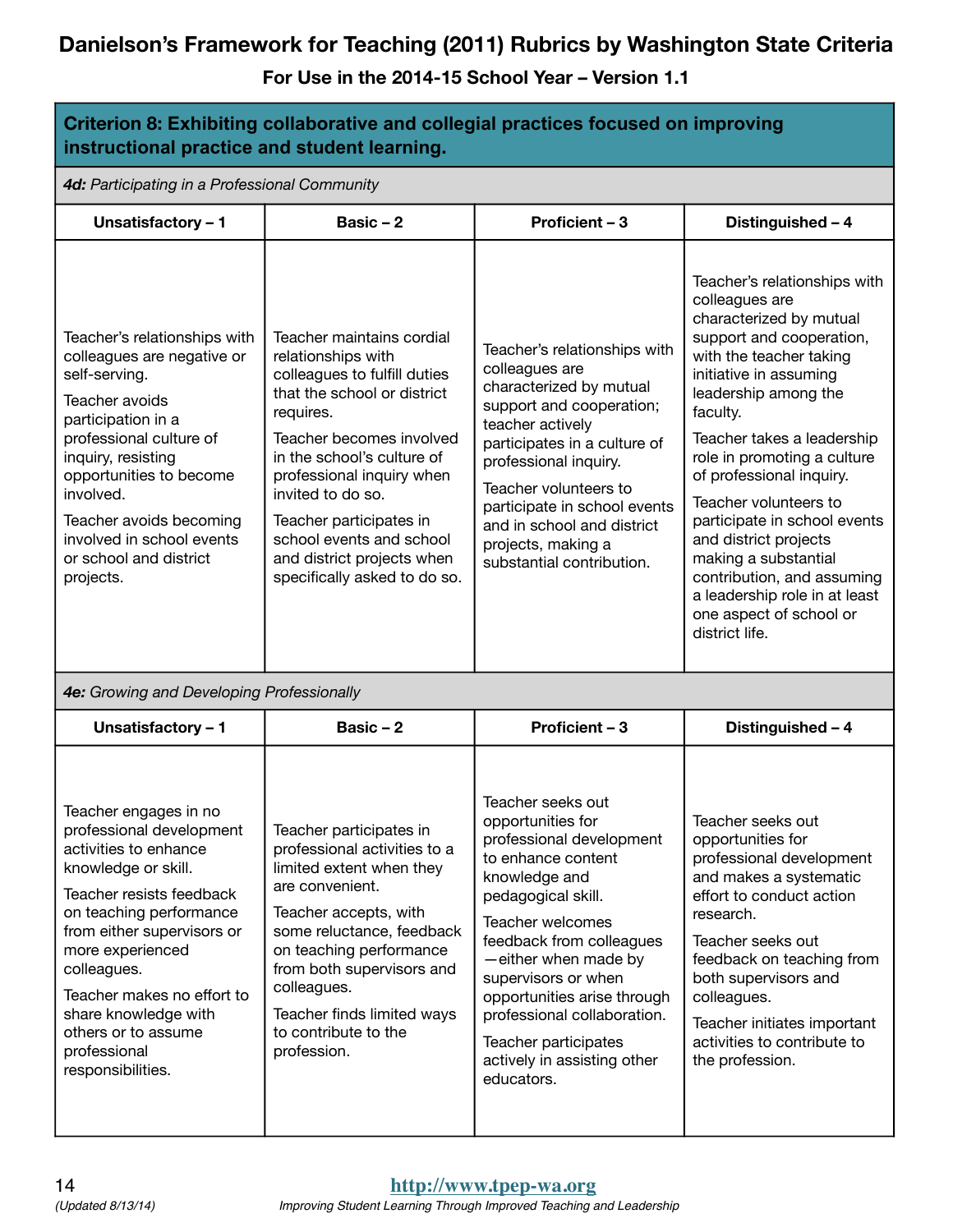| Criterion 8: Exhibiting collaborative and collegial practices focused on improving<br>instructional practice and student learning.                                                                                                                                                                                                                                                                                       |                                                                                                                                                                                                                                                                                                                                                                                                                                                                                                |                                                                                                                                                                                                                                                                                                                                                                                                                                                 |                                                                                                                                                                                                                                                                                                                                                                                                                                                                                                                                                                                                                                                                                                                                                                                         |
|--------------------------------------------------------------------------------------------------------------------------------------------------------------------------------------------------------------------------------------------------------------------------------------------------------------------------------------------------------------------------------------------------------------------------|------------------------------------------------------------------------------------------------------------------------------------------------------------------------------------------------------------------------------------------------------------------------------------------------------------------------------------------------------------------------------------------------------------------------------------------------------------------------------------------------|-------------------------------------------------------------------------------------------------------------------------------------------------------------------------------------------------------------------------------------------------------------------------------------------------------------------------------------------------------------------------------------------------------------------------------------------------|-----------------------------------------------------------------------------------------------------------------------------------------------------------------------------------------------------------------------------------------------------------------------------------------------------------------------------------------------------------------------------------------------------------------------------------------------------------------------------------------------------------------------------------------------------------------------------------------------------------------------------------------------------------------------------------------------------------------------------------------------------------------------------------------|
| 4f: Showing Professionalism                                                                                                                                                                                                                                                                                                                                                                                              |                                                                                                                                                                                                                                                                                                                                                                                                                                                                                                |                                                                                                                                                                                                                                                                                                                                                                                                                                                 |                                                                                                                                                                                                                                                                                                                                                                                                                                                                                                                                                                                                                                                                                                                                                                                         |
| Unsatisfactory - 1                                                                                                                                                                                                                                                                                                                                                                                                       | Basic $-2$                                                                                                                                                                                                                                                                                                                                                                                                                                                                                     | Proficient - 3                                                                                                                                                                                                                                                                                                                                                                                                                                  | Distinguished - 4                                                                                                                                                                                                                                                                                                                                                                                                                                                                                                                                                                                                                                                                                                                                                                       |
| Teacher displays<br>dishonesty in interactions<br>with colleagues, students,<br>and the public.<br>Teacher is not alert to<br>students' needs and<br>contributes to school<br>practices that result in<br>some students' being ill<br>served by the school.<br>Teacher makes decisions<br>and recommendations<br>based on self-serving<br>interests. Teacher does not<br>comply with school and<br>district regulations. | Teacher is honest in<br>interactions with col-<br>leagues, students, and the<br>public.<br>Teacher attempts, though<br>inconsistently, to serve<br>students. Teacher does not<br>knowingly contribute to<br>some students' being ill<br>served by the school.<br>Teacher's decisions and<br>recommendations are<br>based on limited but<br>genuinely professional<br>considerations.<br>Teacher complies minimally<br>with school and district<br>regulations, doing just<br>enough to get by. | Teacher displays high<br>standards of honesty,<br>integrity, and confidentiality<br>in interactions with<br>colleagues, students, and<br>the public.<br>Teacher is active in serving<br>students, working to<br>ensure that all students<br>receive a fair opportunity to<br>succeed.<br>Teacher maintains an open<br>mind in team or<br>departmental decision<br>making.<br>Teacher complies fully with<br>school and district<br>regulations. | Teacher takes a leadership<br>role with colleagues and<br>can be counted on to hold<br>to the highest standards of<br>honesty, integrity, and<br>confidentiality.<br>Teacher is highly proactive<br>in serving students,<br>seeking out resources<br>when needed. Teacher<br>makes a concerted effort to<br>challenge negative<br>attitudes or practices to<br>ensure that all students,<br>particularly those<br>traditionally under- served,<br>are honored in the school.<br>Teacher takes a leadership<br>role in team or<br>departmental decision<br>making and helps ensure<br>that such decisions are<br>based on the highest<br>professional standards.<br>Teacher complies fully with<br>school and district<br>regulations, taking a<br>leadership role with col-<br>leagues. |